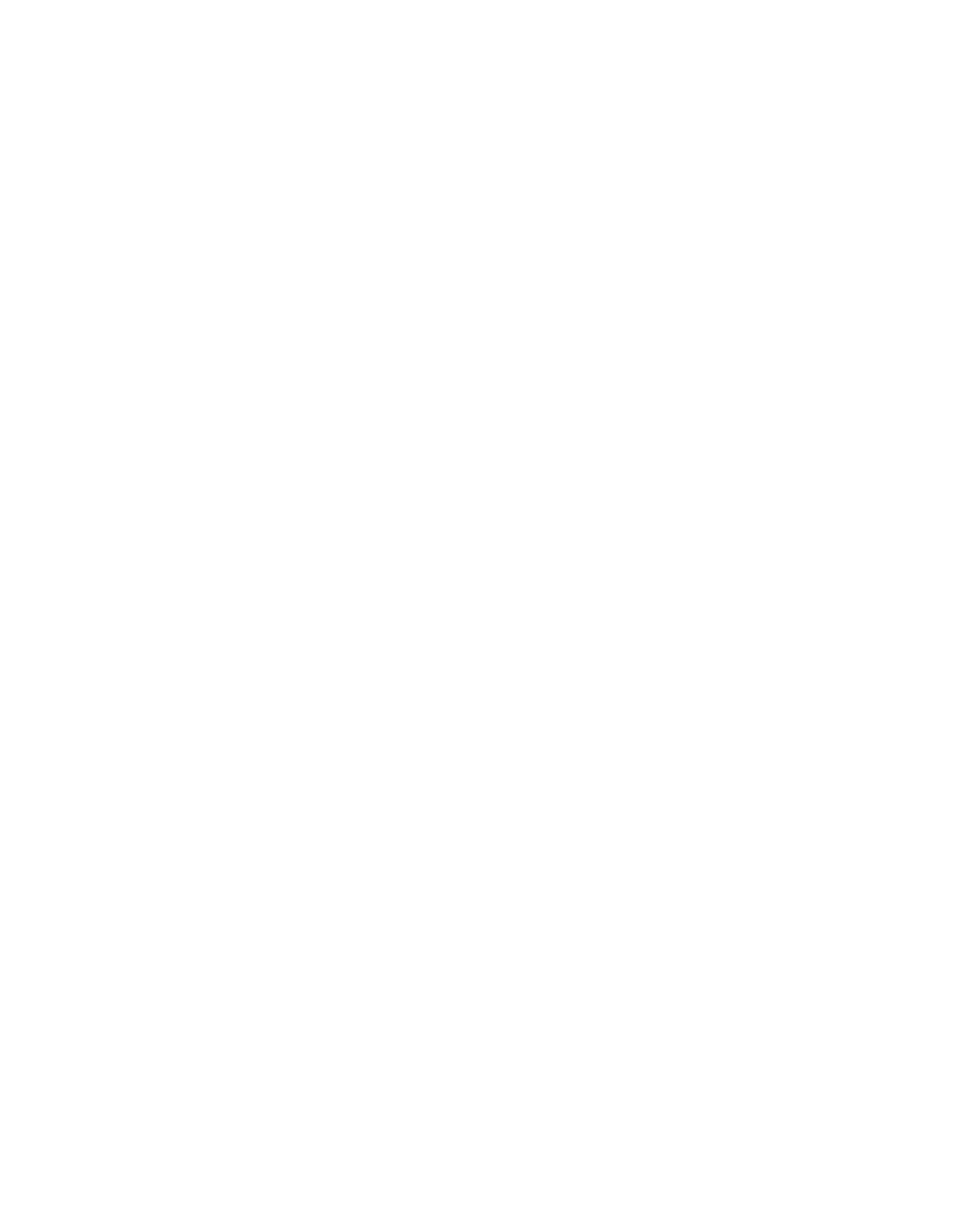### **CONTENTS**

### *Page*

### **Tables**:

- 1. Population Living in Malaria Endemic Areas in the Americas, 1991-2000
- 2. Risk of Malaria Transmission in the Americas by Population, 2000
- 3. Malaria Morbidity in the Americas, 1991-2000
- 4. Total Blood Slides Examined and Number of Positive Slides by Level of Malaria Transmission, 2000
- 5. Epidemiological Status in High and Moderate Risk Areas for 21 Countries with Active Malaria Programs, 2000
- 6. Comparison between Passive and Active Case Detection, 2000
- 7. Antimalarial Drugs used in 21 Countries in 2000
- 8. National Budget and Nonbudgetary Contributions to Malaria Control Programs in the Americas, 1996-2000

### **Figures**:

- 1. Population Living in Malaria Endemic Areas According to Transmission Level 1991-2000
- 2. Malaria Parasitic Indices by Geographic Subregion, 2000
- 3. Distribution of Malaria Cases in the American Region, 2000
- 4. Funds/Person in Malarious Areas vs. Malarious API, 1970-1999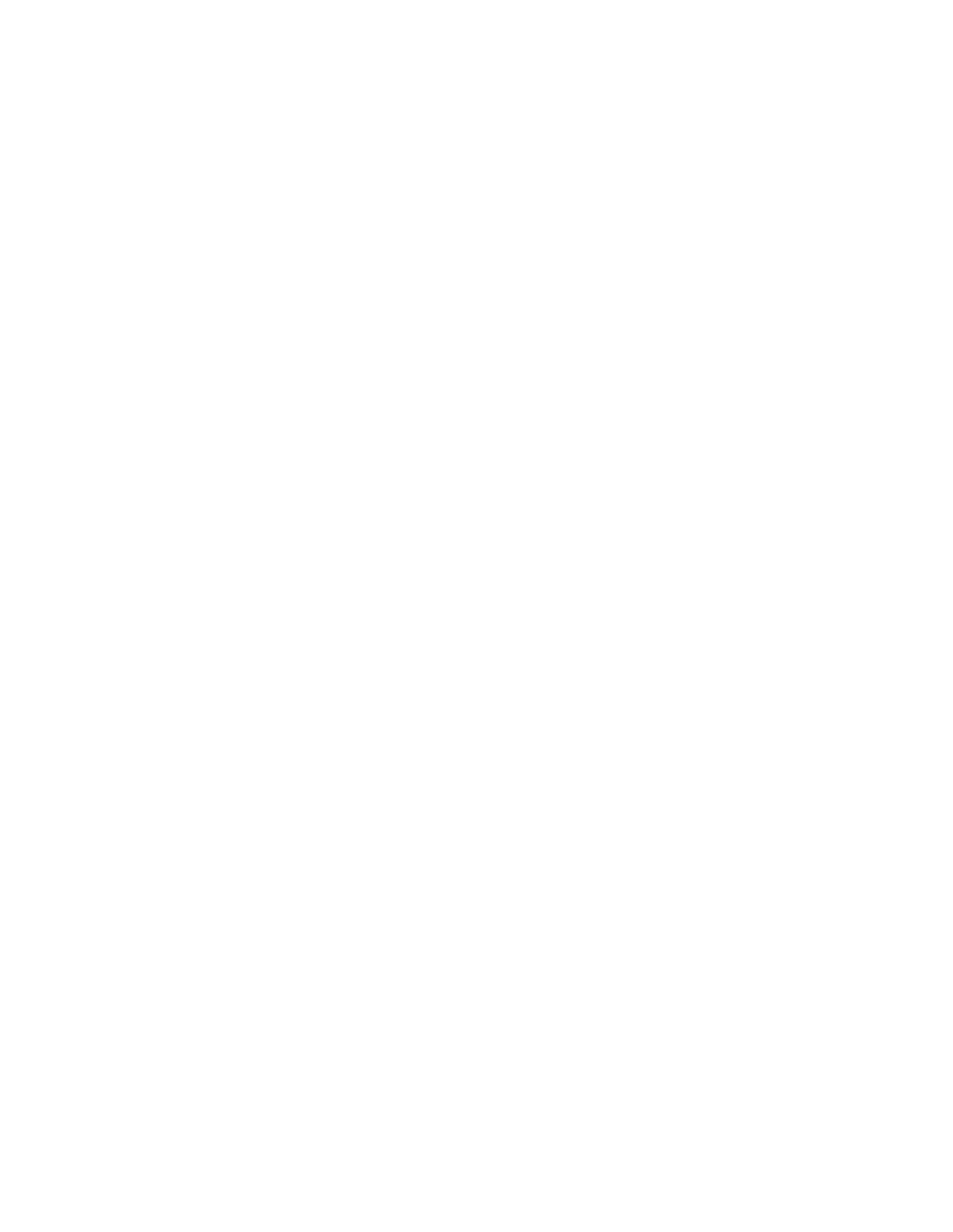### **Introduction**

In spite of annual variations in the estimated number over the past decade, on average 36% of the population in the Americas has been considered living in areas at risk of malaria. Transmission of the disease occurs in 21 countries of the Americas, all of which have malaria control programs. Together with those persons considered living in areas of some risk in the remaining countries, 293 million (35.2%) of the approximately 832 million people in the Region were reported at risk in 2000 (Table 1).

With prompt diagnosis and opportune treatment being one of the basic tenets of the Global Malaria Control Strategy implemented in 1992, the efforts to achieve greater coverage is reflected in the increase in the number of blood examinations undertaken annually. This exceeded 10 million in 1999, being the highest single annual total during the decade of the nineties. In comparison with 1999, there was a 0.4% increase in the number of smears examined, but there was a 5.6% reduction in the number of positives, with 1.14 million cases of malaria reported in the Region in 2000 (Table 3).

In 1998, with the primary objective of significantly reducing the global malaria burden, the World Health Organization launched the Roll Back Malaria Initiative (RBM), a global partnership with other organizations, including those of the United Nations system, civil society, and the national governments of countries where the disease is endemic. The key elements of the initiative reinforce those of the Global Malaria Control Strategy and emphasize the need for effective management, prompt diagnosis, and opportune treatment of cases. RBM also stresses the need for prevention, operational research, and other coordination between distinct groups and organizations combating the disease and a dynamic global alliance between all involved.

At an October 1999 meeting held in Lima, Peru, RBM was launched in the nine countries that share the tropical Amazon rainforest in South America: Bolivia, Brazil, Colombia, Ecuador, French Guyana, Guyana, Peru, Suriname, and Venezuela. At that meeting, the countries agreed to strengthen activities to control the disease and develop plans of action. In 2000, the countries had a second meeting during which they monitored progress on their plans of action, defined areas for investigation, and programmed joint activities in areas of common epidemiological interest which they began executing.

In the other subregion where the disease is endemic, comprised of the Central American countries of Belize, Costa Rica, El Salvador, Guatemala, Honduras, Nicaragua, and Panama, together with Mexico, Haiti, and the Dominican Republic, the initiative was launched in November 2000. The launching of the RBM in these "Mesoamerica" countries took place at a meeting held in San Pedro Macorís in the Dominican Republic. At the meeting, the countries undertook a review of their epidemiological situation and prepared national and joint plans of action. As a result, activities at the national and subregional level in areas of common epidemiological interest were proposed.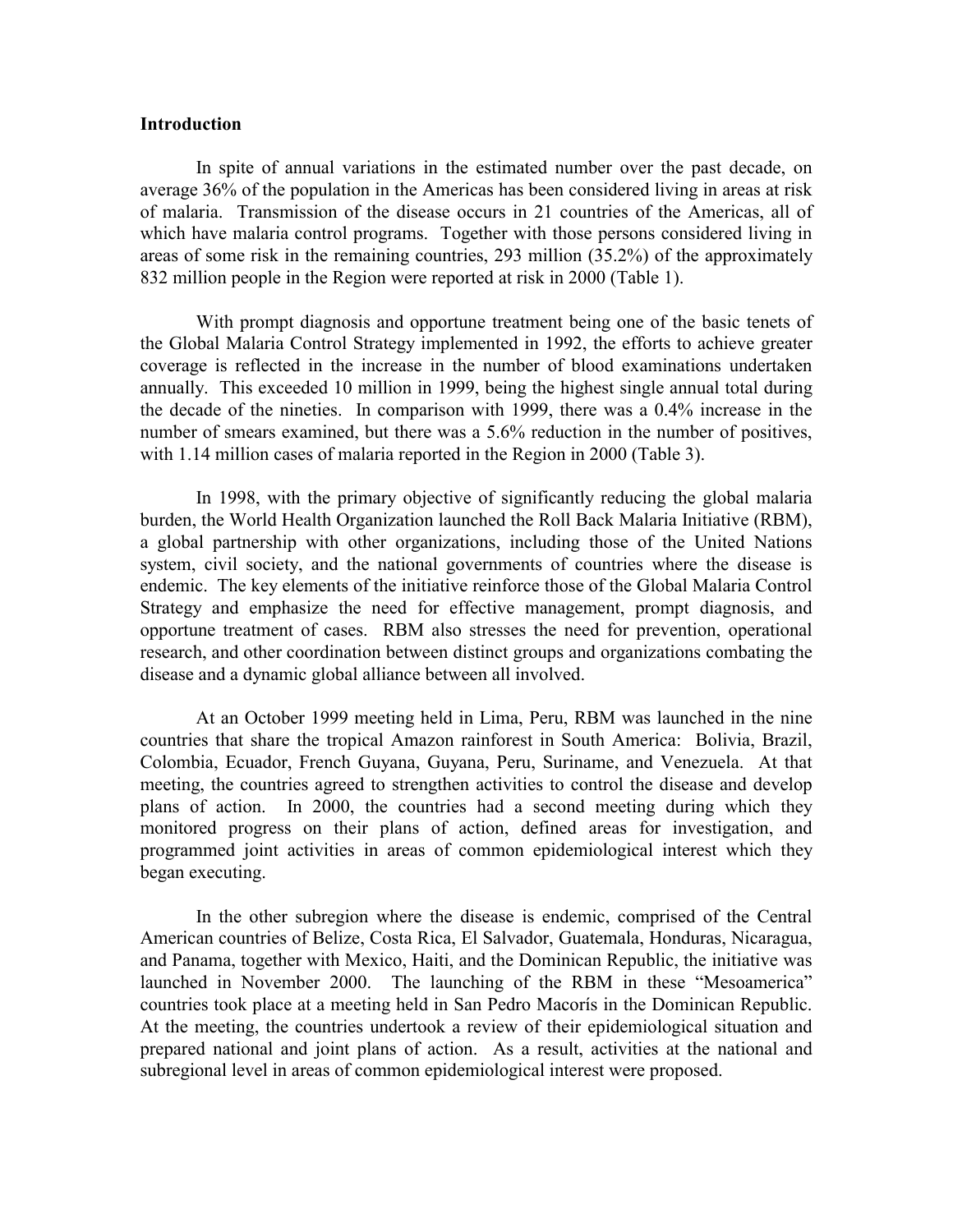At the regional level, member countries provide the Pan American Health Organization with annual information on malaria resulting from local transmission and on imported cases in those territories where transmission does not occur. The information thus received is the basis on which the present document is developed. Very limited information was received from Belize, French Guiana, and Haiti.

### **Overview of the Epidemiological Situation**

In 1995, the 37 countries that comprise the Region of the Americas reported just over 1.3 million cases of malaria. Since then, the situation appears to have stabilized with a slight descending tendency in the annual incidence, which continued until the year 2000 when 1.14 million cases were reported. In spite of receiving provisional information from Belize, French Guiana, and Haiti, it is safe to say that the reported annual cases in the Region for 2000 was the lowest number since 1997.

It is estimated that approximately 57% of the Region's population live in 21 countries where transmission occurs and which have malaria control programs. Eleven of them are in South America: Argentina, Bolivia, Brazil, Colombia, Ecuador, French Guiana, Guyana, Paraguay, Peru, Suriname, and Venezuela; the others are the seven from Central America: Belize, Costa Rica, El Salvador, Guatemala, Honduras, Nicaragua, Panama together with the Dominican Republic, Haiti, and Mexico. These 21 countries estimate that approximately 293 million persons live in areas with distinct social, economic, and ecological characteristics, which favor distinct degrees of transmission, reflected in an indicator known as the Annual Parasite Index (API), the number of cases per thousand population living in a specific geographic area.

In 2000, of the 1.14 million cases reported in the Americas, 53.6% were from Brazil, followed by Colombia 9.45%, Ecuador 8.65%, Peru 6.12%, Guatemala 4.68%, Honduras 3.08%, Bolivia 2.76%, Venezuela 2.61%, Guyana 2.11%, Haiti 1.48%, and Suriname 1.15%. With the exception of Haiti, for which data was not available, these were the same countries responsible for the majority of the 1.2 million cases in the Region in 1999.

### **Subregions**

Of the 478 million persons who live in the 21 countries where malaria transmission occurs, 79 million (16.5%) reportedly reside in areas at risk of transmission in the nine countries which share common ecological conditions associated with the Amazon rainforest in South America. Of those residing in these areas, 16.4% live in areas of high risk, another 16.4% in areas of moderate risk, and 67.2% in areas of low risk (for definition of risk level, see next section). It was in these nine countries, Bolivia, Brazil, Colombia, Ecuador, French Guiana, Guyana, Peru, Suriname, and Venezuela, where 86.8% of the 1,140,329 malaria cases in the entire Region were reported in the year 2000 (Tables 2 and 4).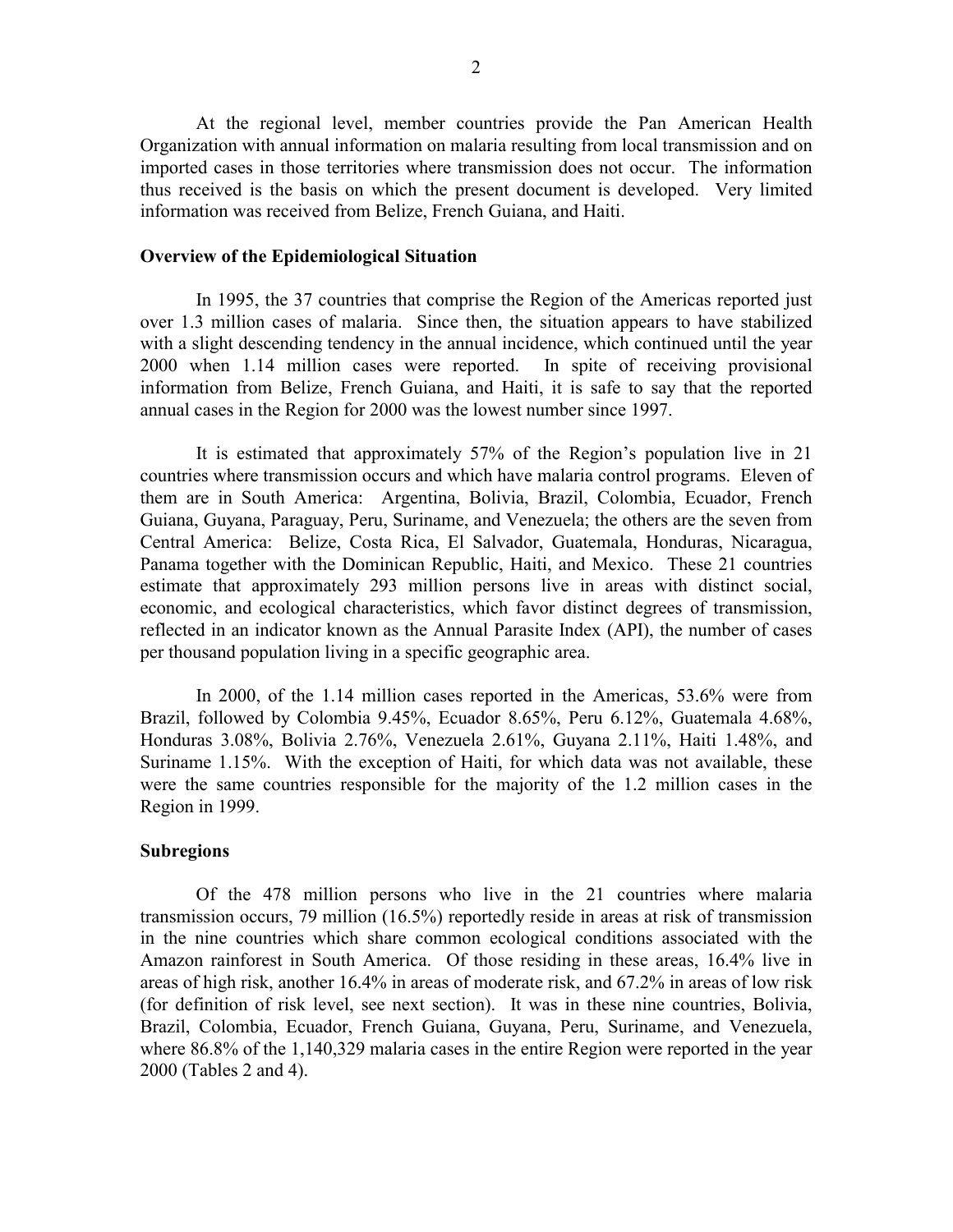In the other subregion, comprising the Central American territories, Belize, Costa Rica, El Salvador, Guatemala, Honduras, Nicaragua, and Panama, in combination with Mexico, approximately 89 million persons live in areas which favor transmission of the disease. It is estimated that 35.3% live in areas of high risk, 28.9% in areas of moderate risk and 35.7% in areas of low risk of being infected. In 2000, approximately 3.5 million blood smears were examined in these countries from among which almost 125,000 cases were detected. The number and percentage cases by country were the following: Mexico 7,390 (5.9%); Belize 1,486 (1.2%); Costa Rica 1,879 (1.5%); El Salvador 745 (0.6%); Guatemala 53,311 (42.7%); Honduras 35,122 (28.1%); Nicaragua 24,014 (19.2%), and Panama 1,036 (0.8%). As such, of the eight countries, three (Guatemala, Honduras, and Nicaragua) were responsible for 90% of the cases in the subregion.

Argentina and Paraguay also have malaria programs, with a reported 9.7% and 57.9% of their respective populations living in areas at risk of malaria transmission. The 3.5 million persons so classified in Argentina are at low and medium risk. In Paraguay, of the 3.2 million persons at risk, 1.3 million are considered at high risk. During the year 2000, of the 7,949 blood slides examined in Argentina, there were 440 cases detected. In Paraguay, 97,026 slides were examined and 6,853 cases were detected, representing a 0.04% and 0.6% smear positive rate.

### **Malaria Classification**

It should be pointed out that with the use of the API, the countries have made attempts to classify the malaria regions by risk level. The majority of the countries classify areas with more than 10 cases per thousand people as being at high risk, areas with less than 1 case per thousand at low risk, and areas with intermediate rates are at moderate risk. In 2000, the countries reported that approximately 86 million persons live in areas of high and moderate risk of transmission, representing an increase over the previous year's estimate (Figure 1). In 2000, close to 94% of the 1,140,329 cases of malaria in the Americas were detected in the high and moderate risk areas. The API for the population in these areas was approximately 12.36 cases per thousand, a reduction from the 13.61 cases per thousand population reported in 1999.

The countries with the highest absolute number of cases do not necessarily have the highest rates. While Brazil, Colombia, and Ecuador account for the highest number of cases in the Region, French Guyana, Guyana, and Suriname had the highest overall rates per thousand population in the year 2000 (Table 5 and Figure 2).

### **Malaria Parasites**

*Plasmodium vivax* is the predominant malaria parasite in the Americas. In the areas classified as being at high and moderate risk, it was responsible for 82.2% of the cases in year 2000, an increase from 73.7% in 1999. The great majority of the remaining cases are due to *Plasmodium falciparum*. Changes in the incidence reported in the Americas during past years and almost all the cases of *P. falciparum* are a result of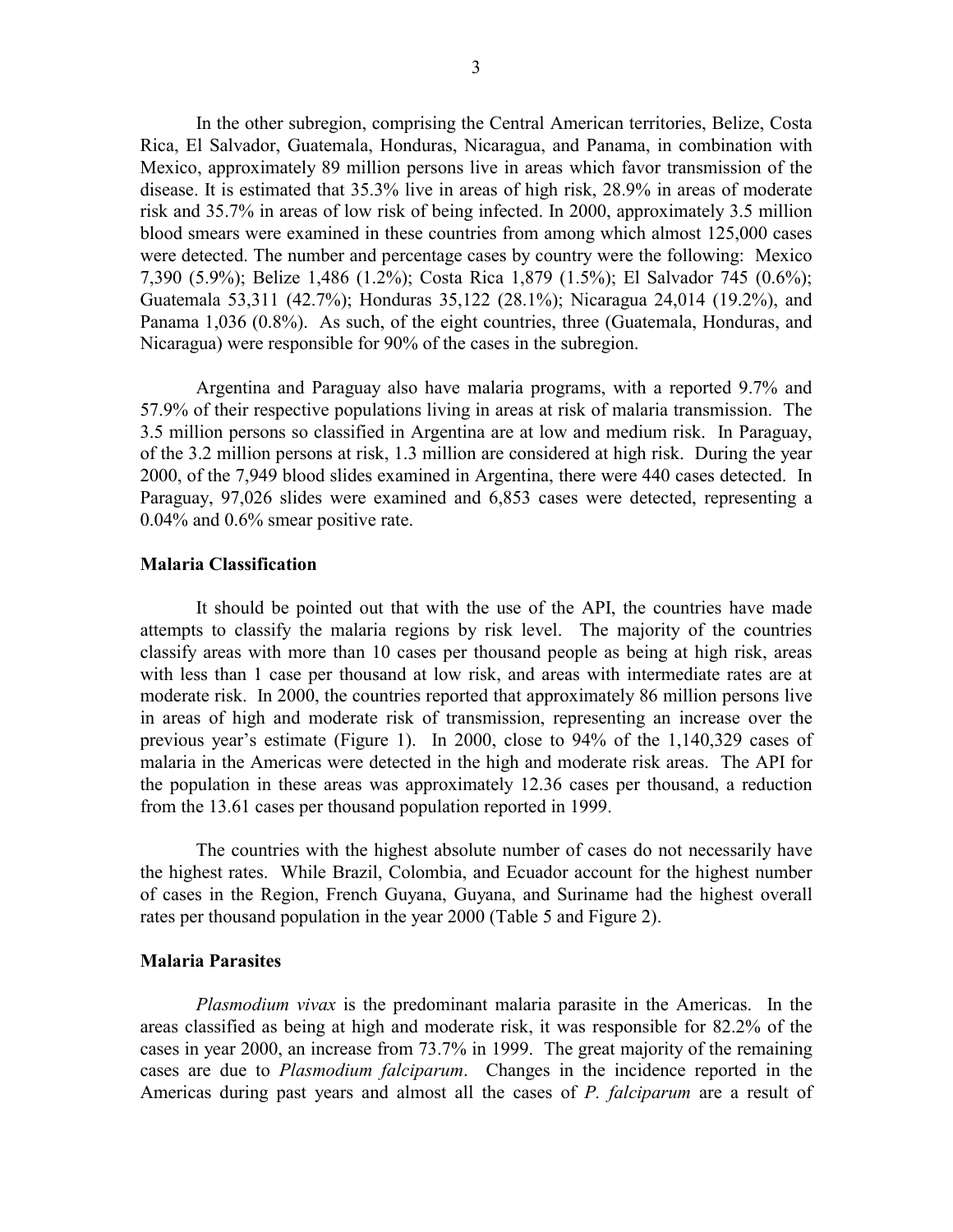transmission in the nine countries that share the Amazon rainforest. Mortality associated with the disease in the Region is related to *P. falciparum*. Preliminary data for 2000 suggests that there were 301 malaria-associated deaths in the Region. There are a small number of cases caused by *P. malariae*, the third most prevalent parasite in the Region (Table 5).

In Brazil, the percentage of cases due to *P. vivax* increased from 75.5% in 1997 to 81.4% in 2000. In Mexico and the Central American countries, Belize, Costa Rica, El Salvador, Guatemala, Honduras, Nicaragua, and Panama, the percentage of cases due to this parasite has been approximately 97% during the same period.

*P. vivax* caused all cases in Argentina and Paraguay, while in Bolivia, Colombia, Ecuador, Peru, and Venezuela, it was responsible for 70.5% of the cases in 1997 and 71.5% in year 2000. In French Guiana, Guyana, and Suriname 36.5% of the cases were due to this parasite in 1997, and it accounted for 35% in 2000. Changes in the percentages of *P. vivax* are accompanied by changes in that of *P. falciparum*.

In the Dominican Republic and Haiti, the only countries in the Caribbean subregion where transmission occurs, all the cases are due to *P. falciparum*. Although data from Haiti has not been complete during the years, data from the Dominican Republic indicates a reduction in transmission as well as in the number of imported cases. There has been no apparent marked reduction in the movement of persons between the two countries, suggesting a reduction in transmission in both countries.

By parasite, an index of the number of cases per thousand persons living in the areas of high and medium risk shows that the highest rates for both *P. vivax* and *P. falciparum* were in the area comprising French Guiana, Guyana, and Suriname. In these countries, the *P. falciparum* index was higher than that of *P. vivax*, a situation that also occurs in the Dominican Republic and Haiti because *P. falciparum* is the only parasite (Figure 3).

### **Case Detection, Management, and Prevention**

With the decision to de-concentrate and decentralize the malaria control programs in the majority of the countries, increased participation of the general health services and voluntary collaborators has been reported in diagnostic and treatment activities, thus reducing the dependency of the affected population on vertical malaria control programs. This is supported by the fact that between 1997 and 1999 there was a reduction in active case detection, an activity that was normally undertaken by the malaria programs. In 1997 the programs examined 2,706,084 blood smears, of which 0.94% were positive. In 1999 there was a reduction of almost 350 thousand examinations by the malaria programs and of the 2,363,373 examined, 2.15% were positive. This could be interpreted as having resulted from more focussed case detection. During the same period, the inverse was observed among the health services, which examined 3,513,171 blood smears with a 13.73% positive rate in 1997 and after increasing the number of blood smears by 400,000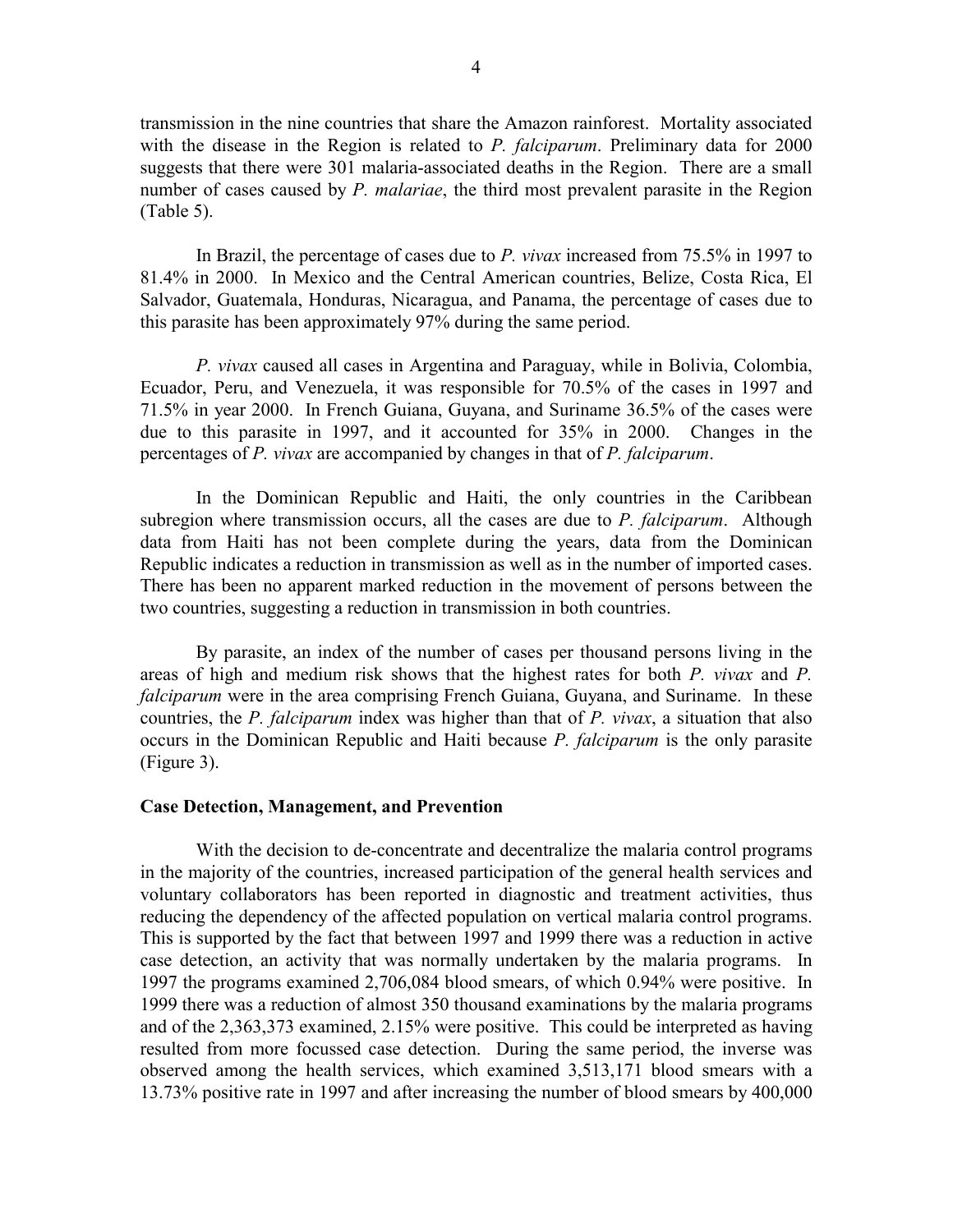to 3,926,350 reported a positive rate of 10.45% in 1999. That could signify that the health services are increasing the number of blood examinations among persons presenting with fever. Information available for 2000 reveals that the general health services examined 60.7% of the blood smears and there was a further reduction in the number of smears examined by the malaria programs. The highest percentage positives were among slides taken by voluntary collaborators (Table 6).

There has been a reported increase in the availability of first-line antimalarial drugs between 1996 and 2000. The majority of countries have national treatment guidelines but there are reports of relatively easy access to a wide range of antimalarials, including some which do not form part of the national guidelines, through private pharmacies and/or informal providers. Efficacy trials, the majority undertaken in countries which share the Amazon rainforest, have revealed different levels of resistance by *Plasmodium falciparum* to some first line as well as second line antimalarials. Although reported resistance has existed for a number of decades, this has varied by country in the Region. It should be borne in mind that a combination of increased accessibility and inappropriate use of antimalarials could be associated with development of resistance by the parasite (Table 7).

Another element of the global malaria control strategy is the focalized use of insecticides in vector control. The principal Anopheline vectors in Mesoamerica are *A. albimanus* and *A. pseudopunctipennis.* In the Amazon region group of countries they are *A. darlingi* and *A. albimanus*. There has been a reduction in the use of DDT, which has been replaced by a wide range of other insecticides, particularly pyrethroids. It should be pointed out that a number of the malaria endemic countries have had to combat outbreaks of another vector borne disease, dengue. In spite of the fact that the use of insecticides may have been to combat both or either of these two diseases, there has been little use and/or development of alternative methods for controlling the Anopheline mosquito vectors of malaria.

### **Financial Resources**

With de-concentration and decentralization of the malaria control programs, and its integration and/or increased collaboration with the local health services in the countries, efforts to increase intersectoral collaboration have been reported and attempts have also been made to promote community participation in the control of vector-borne diseases including malaria.

Nevertheless, since 1993 when the countries reported that the national budgets and funds from other sources for malaria control surpassed US\$ 185.4 million, there was a constant reduction in funding available until 1996 when available funds totaled \$ 85.7 million. Since that year, funding has remained relatively constant, being \$ 91.2 million in 1999. In 2000, with the launching of Roll Back Malaria and a reported increase of contributions and loans in some countries, there was a 15% overall increase in available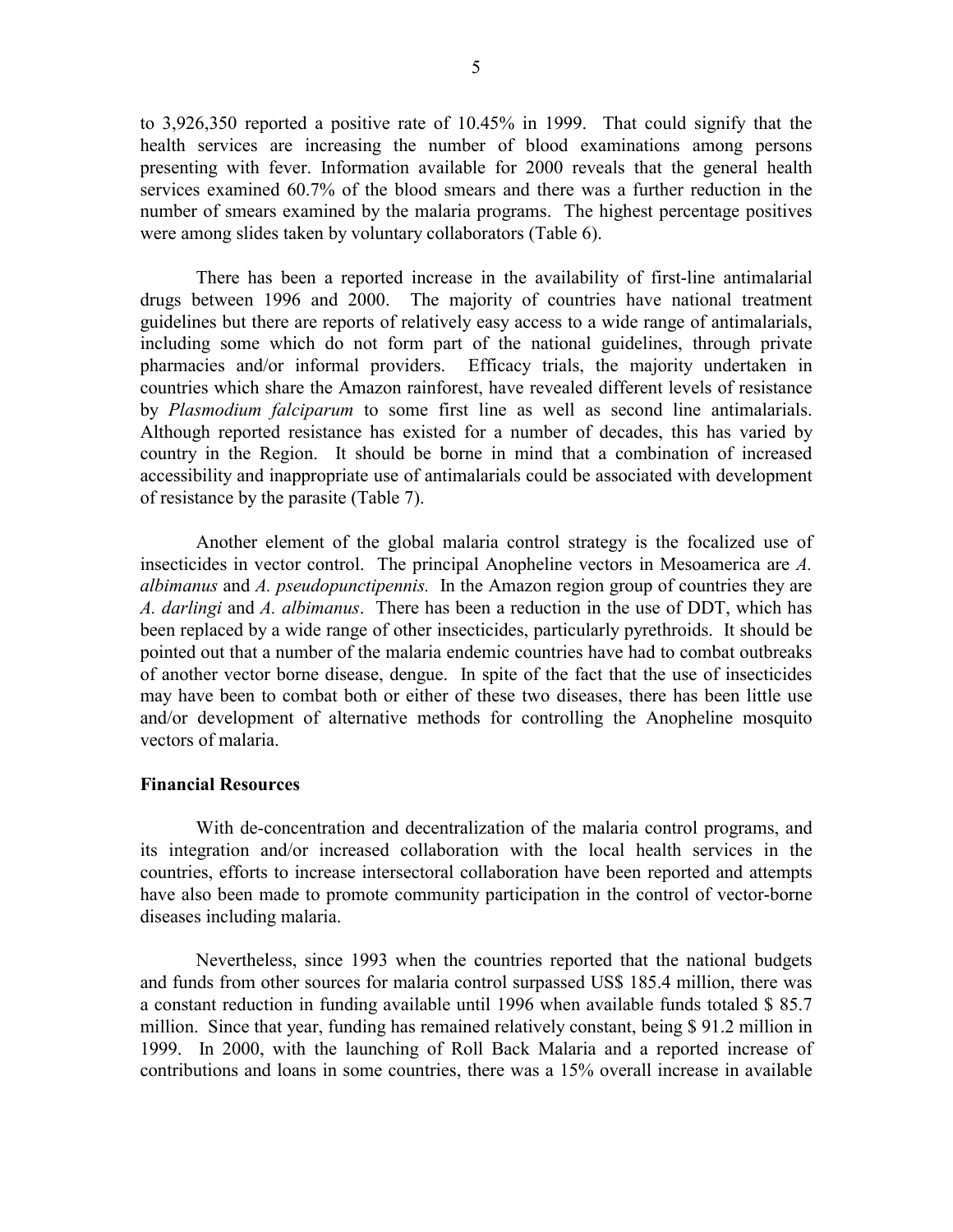funding in the Region with an average expenditure of \$ 0.57 per person living in the malarious areas. (Table 8 and Figure 4).

### **Highlights from Country Programs**

With no contribution from Belize, French Guiana, Guyana, and Haiti, 17 of the 21 countries with malaria programs submitted the following for 2000:

*Argentina* reported that although there was a more than 100% increase in the number of cases compared with 1999, and almost 80% of the 484 cases registered in 2000 were imported. Nationally, transmission was reported in two northern provinces, Salta and Jujuy on the border with Bolivia, where a total of 114 cases occurred. Migration, areas of difficult access, and the lack of joint activities in previous years were identified as factors favoring transmission. Joint evaluation activities with Bolivia were undertaken in 2000, and strategies aimed at focussing control activities were developed and being implemented.

*Bolivia* indicated that during the past three years a decreasing trend in the number of cases and the API was recorded. This was attributed to the Global Malaria Control Strategy and the launching of the RBM Initiative. Support from the national and local governments and international partnerships have allowed coverage of basic operational requirements. The "ARBOL" agreement with Argentina aimed at "Rolling Back Malaria" in the areas of common epidemiological interest facilitates joint activities in training, vector control, diagnosis, and treatment of cases. There were meetings with Brazil, and plans were developed for joint activities to combat malaria, dengue, and other vector-borne diseases under the RBM initiative.

*Brazil* pointed out that 99.7% of the cases in the country occur in the Amazon region and that 74% occur in three of nine states that constitute the region. Since 1992, the national program has implemented the Global Malaria Control Strategy in an integrated manner. Collaboration between states and municipalities has permitted an expansion of the number of available facilities for diagnosis and treatment. In the last 11 years, 1,300 new laboratories have been incorporated into the network for diagnosis and treatment, and there are 1,800 laboratories in the Amazon region. In June 2000, under the aegis of the RBM Initiative, a new plan of action called the Plan for Intensification of Control Activities in the Amazon (PICAM) was launched, and there was a 3.5% reduction in the number of cases recorded compared with 1999. The objective of the plan is to reduce the incidence of malaria by 50% by 2003. RBM sponsored and promoted inter-country collaboration with Bolivia, Colombia, French Guiana, Guyana, Peru, Suriname, and Venezuela.

*Colombia* recorded an almost 100% increase in the number of cases in comparison with the previous year but indicated that this could be due to underreporting in 1999 and an improvement in the information system in 2000. There were outbreaks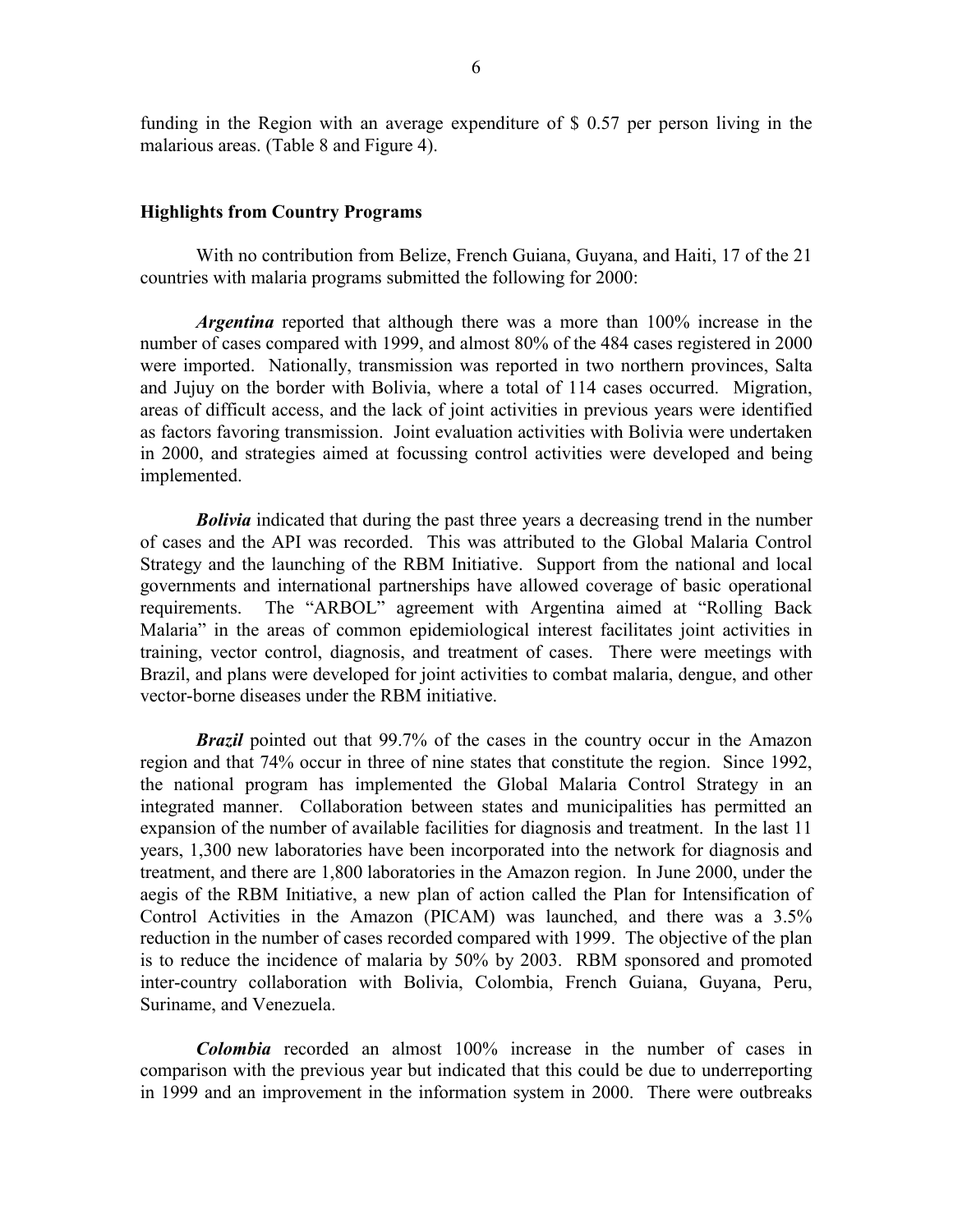that resulted in an increased incidence of *P. falciparum* in areas of moderate risk. Factors associated with these outbreaks were population movement motivated by social conflict, search for work in areas of illicit farming, and climatic changes in malaria receptive areas. Other factors identified included operational difficulties in areas of social conflict and the transfer of responsibility for malaria patients to the general health service. There were cooperation activities with Brazil, Peru, and Venezuela in areas of common epidemiological interest within the framework of the RBM Initiative.

*Costa Rica* indicated that the 1,879 cases in 2000 was a 53% reduction from the previous year's total. Diagnosis and treatment of malaria cases is the responsibility of the country's health insurance network of laboratories and health facilities permitting decentralization of these activities. Malaria personnel now undertake activities as health promoters, and local companies have provided economic resources in community efforts.

The *Dominican Republic* reported controlling epidemic foci in 2000, and this resulted in a 66% reduction in the incidence compared with 1999. Success was attributed to improved surveillance, stratification, and focussed interventions in affected areas as well as coordination of joint activities with the agricultural, industrial, and tourist industries. Imported cases among workers was identified as a risk factor for transmission, and a joint plan of action to control malaria within the context of the RBM Initiative was developed with Haiti.

*Ecuador* stated that the 98,598 cases reported in 2000 represented a 12.5% increase over those in 1999. The deterioration in the malaria situation was associated with political instability, climatic, economic, social, and institutional factors. Outbreaks were observed in areas previously free from the disease with a gradual increase in the number of cases and geographical distribution of *P. falciparum* infections. In comparison with the previous year, there were increases in both the numbers of *P. falciparum* and *P. vivax* cases. Areas of cooperation in information exchange, control measures, logistical support, and supplies in emergency situations were established with Peru.

*El Salvador* reported 753 cases in 2000, a 38.7% reduction in the number recorded the previous year. Malaria control activities are focussed in endemic areas and have included strengthening epidemiological and entomological surveillance, diagnosis, and opportune treatment of cases.

*Guatemala* registered 48,213 cases in 2000, a 7% increase in the number reported in 1999. Poor environmental conditions, migration, insufficient human resources, reduced budgets, limited community participation, limited health promotion and education, decentralized but insufficient health budget, as well as large ecological areas with appropriate conditions were identified as factors favoring transmission. The malaria control efforts received support through inter-country cooperation with Belize, El Salvador, and Mexico.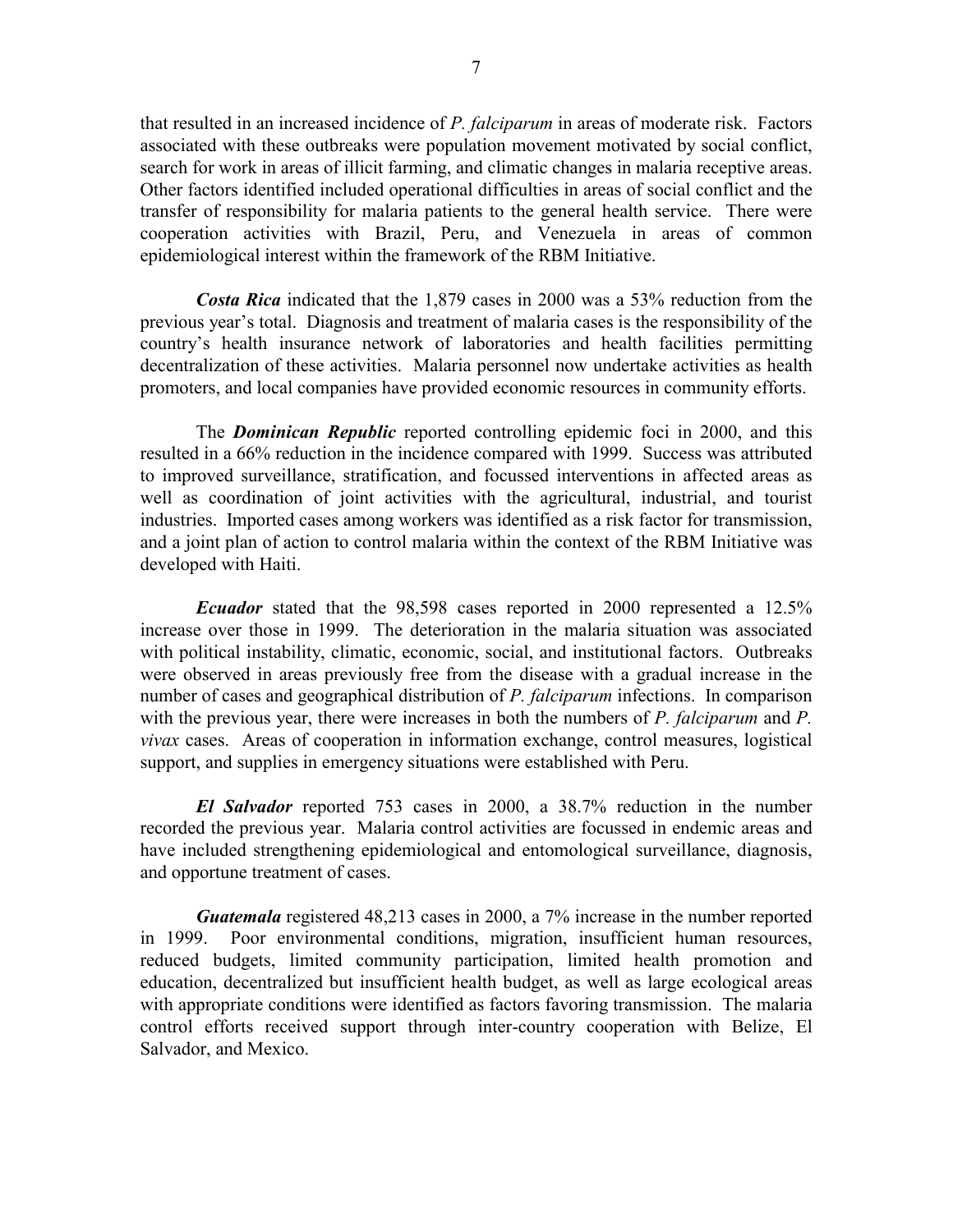*Honduras* reported a 32% reduction in the number of cases in 2000 but this could be associated with the 30% reduction in the number of blood examinations compared with the previous year. The areas of most transmission are Regions VI and VII. Migration is identified as a risk factor, and focus will be placed on strengthening the information system and the network of voluntary collaborators.

*Mexico* reported a continued decreasing trend in malaria incidence. The reduction was attributed to strengthening epidemiological stratification, parasite elimination among potential and actual carriers, ecological larval control through community participation, including elimination of algae from *A. pseudopunctipennis* breeding sites, chemical control of adult *A. albimanus* mosquitoes through use of techniques of both low cost and low ecological impact. Efforts will continue to be focussed on incorporating activities within the context of the RBM Initiative in Mesoamerica, at the national level and in joint efforts with neighboring countries.

*Nicaragua* indicated that in comparison with 1999, an 11% reduction in smear examination was accompanied by an overall 37.5% reduction in incidence in 2000. There was a 38.2% and 24.3% reduction in the number of *P. vivax and P. falciparum* cases respectively. Surveillance in the highly *P. falciparum* endemic areas is hampered by logistical difficulties and social conflict. Problems identified include internal migration, inaccessibility to health services, and lack of human and financial resources.

*Panama* focussed its efforts on the indigenous populations where inaccessibility to health services and cultural factors affect the efficiency of the program, which otherwise has had great success in significantly reducing the malaria burden in the rest of the country. The 1,036 cases detected in 2000 represented a 10% increase over those in 1999.

*Paraguay* stated that in comparison with the previous year, there was a reduction in the number of cases detected in 2000. The most affected persons belong to indigenous groups in the country, among whom migration and a lack of treatment compliance result in large numbers of carriers. These groups also suffer from inaccessibility to health services.

*Peru* highlighted the fact that in 2000 there was a 69.3% reduction in the number of cases of *P. falciparum* as well as a 49.3% reduction in the number of cases of *P. vivax* reported in 1999. Additionally, there was a 57.9% reduction in the mortality rate between the years. Ninety-five percent of the public health laboratories in the country perform malaria diagnosis and in areas of difficult access, the use of rapid dip-stick tests for malaria diagnosis was implemented and undertaken by voluntary collaborators. The effectivity of the health services in administering antimalarial treatment was 94.53% for *P.vivax* infections with chloroquine and primaquine and was 92.81% for *P. falciparum* with sulfadoxine/pyrimethamine and primaquine. In 2000, a National Antimalarial Drug Policy was implemented, and the design and validation of a Surveillance System for Antimalarial Drug Efficacy and Resistance was undertaken. Additionally, the National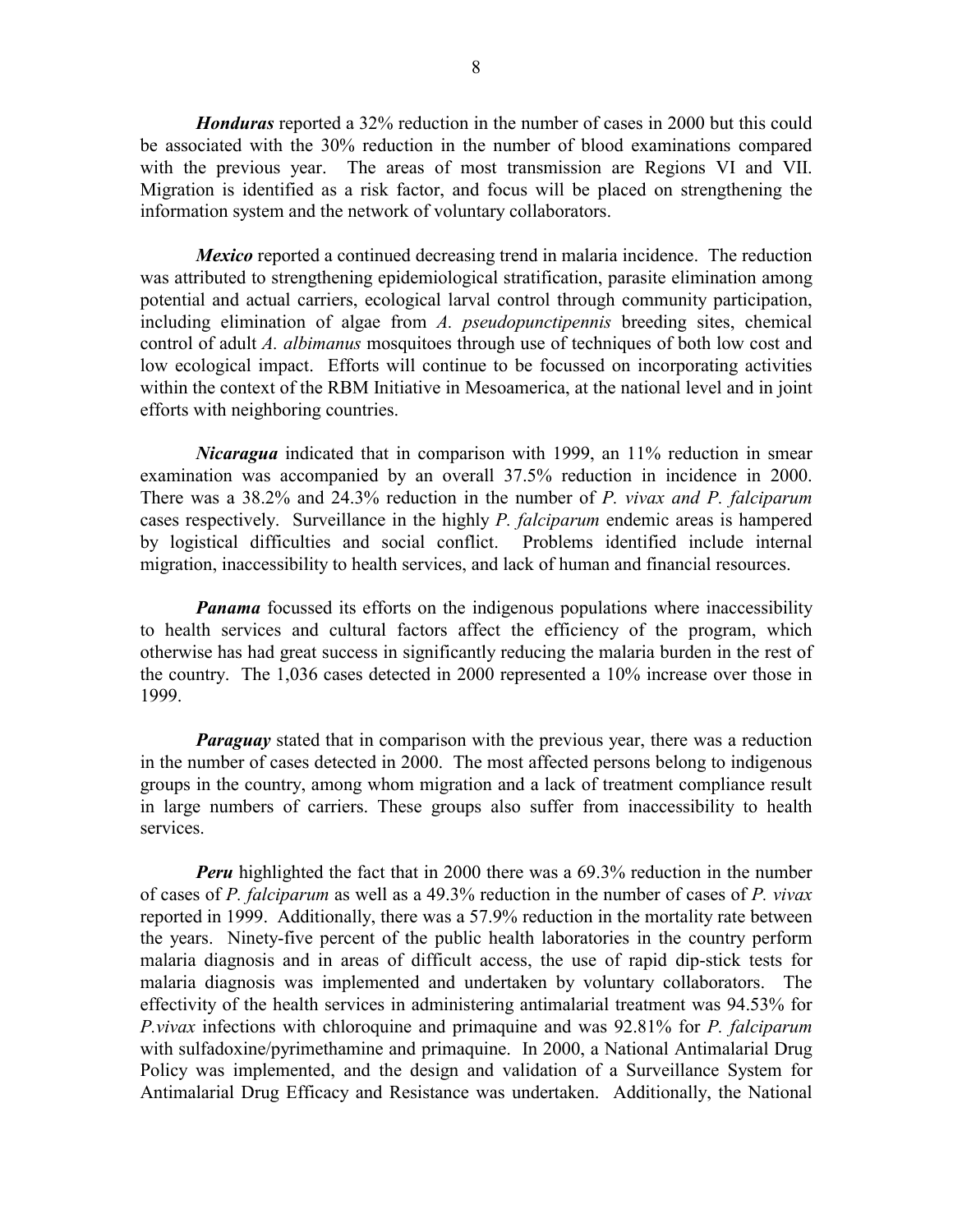Policy for Malaria Prevention and Control for the period 2000-2005 was updated. Goals have been established for the five-year period, which are to reduce the incidence rates to 2 cases per 1,000 population with emphasis in the high-risk areas, and almost no mortality associated with malaria. Cooperation activities were undertaken with Colombia and Ecuador.

*Suriname* indicated that in comparison with the previous year, there were no significant changes in the epidemiological situation in 2000. The Ministry of Health appointed a new Malaria Board as an advisory group to the Minister of Health. Under the RBM Initiative, there were bilateral talks with Brazil and French Guiana on joint projects that are expected to begin in 2001.

*Venezuela* highlighted the fact that in 2000 there was a 38% increase in the incidence of malaria in comparison with the previous year. The associated factors identified were intense migration in mining areas, the apparent presence of strains of *P. falciparum* with reduced susceptibility to the first line drugs, the lack of appropriate surfaces for use of insecticides in mining areas, and administrative problems associated with the decentralization of the malaria program. Joint activities with neighboring territories were initiated as part of the RBM Initiative.

### **Perspectives**

The RBM Initiative is not a new financial institution but a movement that aims to acquire greater political support and provide orientation for more appropriate use of available funds. The principles of the initiative include partnerships at the local levels, efficient use of resources, evidenced-based decision-making, application of coordinated activities for the control of human reservoirs of the disease and vectors, and the utilization of entomological and epidemiological data while strengthening the health services. Nevertheless, efforts to control the disease cannot be solely those of the health sector, as there are a wide range of factors that affect transmission of the disease. It has been observed that there have been reductions in available funding to combat the disease compared to previous years. The reported reduction in mortality related to *P. falciparum* from a little more than 800 deaths to just a little more than 200 deaths between 1994 and 1999 could have resulted in reduced priority among countries in combating the disease. The malaria situation continues being an important health problem in the Region. Provisional data for 2000 from the countries reveals that there were 301 malaria-related deaths in the Region, an increase over the number reported in 1998 and 1999. An increase in transmission of *P. vivax* has been reported, and given this parasite's life cycle in the human, its transmission is more difficult to control. This means that the endemic countries have to recognize the need for further investment in health to combat the disease through the development and use of selective vector control methods and efforts aimed at improving compliance with the recommended treatment regimen.

Although there may be an increase in coverage and access to diagnosis, this is not always accompanied by increased access to treatment. This is especially true where cost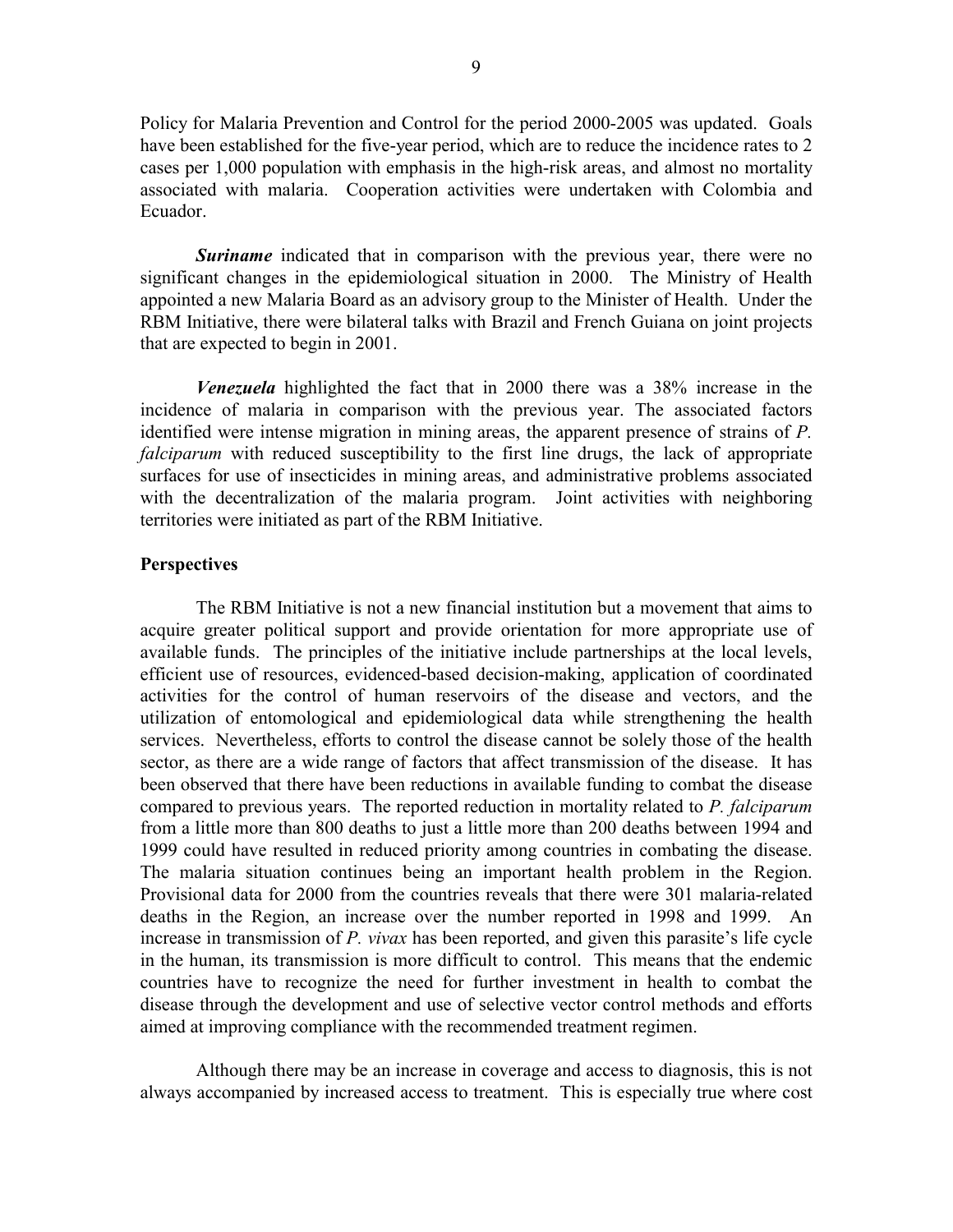recovery programs do not discriminate in favor of the poorest, and most likely affected, population groups which are also required to purchase antimalarial treatment. Dissemination of resistant strains of parasites could be associated with population displacement and inaccessibility to diagnostic and treatment facilities, but paradoxically, drug resistance can also be associated with greater access to medication if such access is accompanied by indiscriminate or inappropriate use (non-compliance), with subsequent selection of resistant strains.

The countries in the Region are part of the RBM Initiative and identified needs for operational research. In this context, a collaborative effort in 2000 resulted in a number of small research grants being offered by the WHO Special Program for Research and Training in Tropical Diseases (TDR) for drug efficacy trials to be undertaken in the Region in 2001. The countries have also identified the need for the development of a network for monitoring malaria drug resistance, with emphasis on *P. falciparum* in the countries that share the Amazon rainforest. At the same time, although resistance is not suspected and has not been identified, there is also need for such monitoring in the other subregions. The countries have also identified the need for efforts to control the disease in areas of common epidemiological interest, improve entomological surveillance, and strengthen efforts to reduce vector densities through the use of alternates to insecticides.

The most affected malaria countries belong to the group with the lowest gross domestic product as well as that with the greatest inequity of income and accessibility to health, education, adequate environmental sanitation, and housing. The indigenous groups, particularly those which live in the Amazon rainforest, as well as persons who visit these areas seeking economic opportunities or means of survival are the least protected from the disease, and it is in these areas where there are both insufficient and inadequate health services. Responsibility to resolve this situation cannot be solely that of the health sector. It must be shared by other sectors including mining, logging, environmental, educational, and those responsible for the welfare of indigenous groups at the national level as well as large national and international consortia, and financial and cooperation agencies which have indicated their support to the RBM Initiative. As part of the RBM Initiative, the Dominican Republic and Haiti, the only countries in the Caribbean basin where malaria is endemic, have developed a plan of action with the long term goal of eliminating the disease from the island. This goal cannot be achieved without support for strengthening basic health services and infrastructure. Additionally, most of the territories in the Caribbean Basin are both susceptible and vulnerable to malaria, and there is need for strengthening malaria surveillance in these territories.

The four technical elements of the global strategy are: prompt diagnosis and opportune treatment of the disease; planning and implementation of selective prevention methods; the detection, containment, or prevention of epidemics, as well as the evaluation of the epidemiological situation through strengthening the local capacity to undertake basic operational investigations. These still need to be implemented in the context of the RBM movement.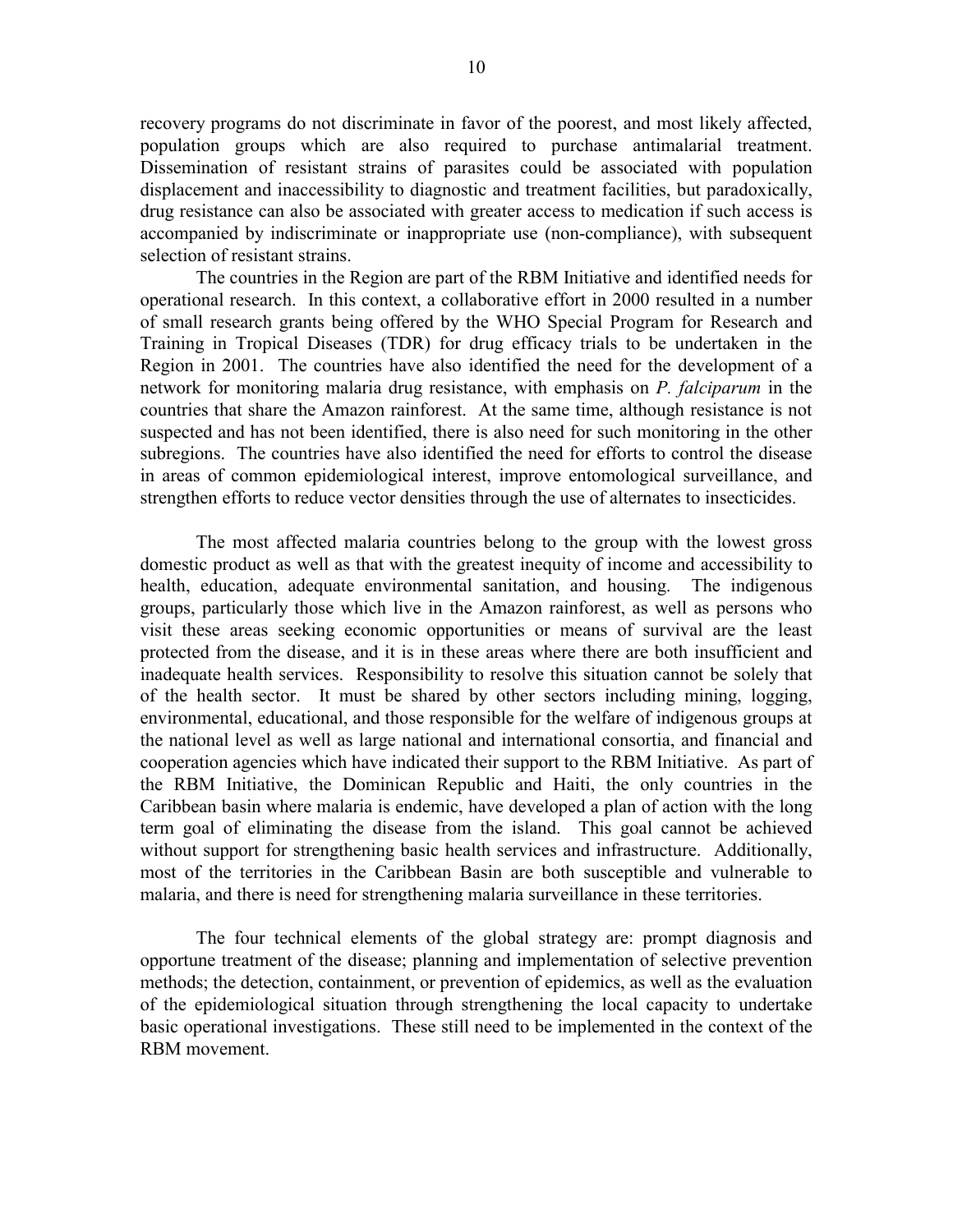# **REPORT ON THE STATUS OF MALARIA PROGRAMS IN THE AMERICAS** (Based on 2000 data)

# **TABLES AND FIGURES**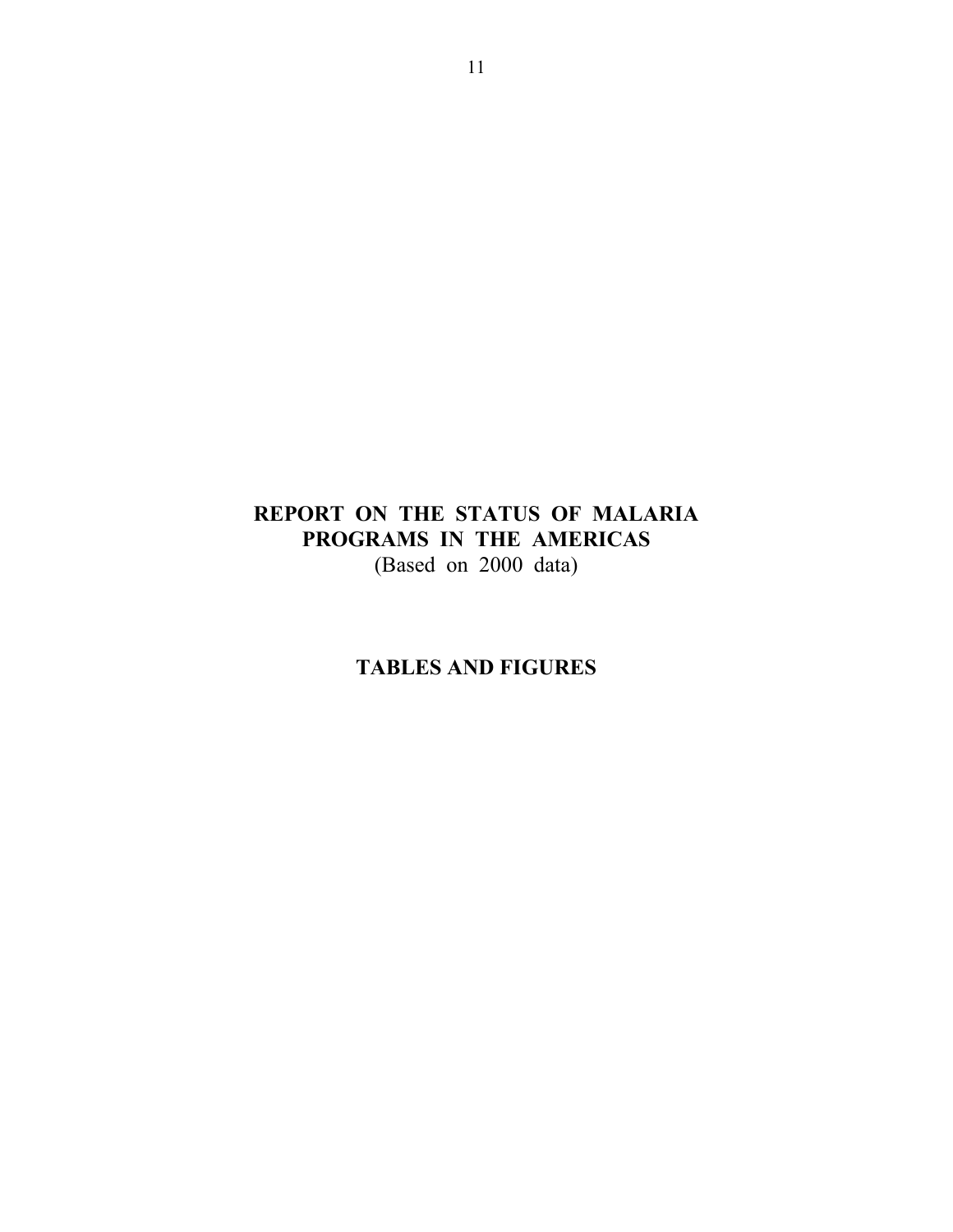## **(in thousands) POPULATION LIVING IN MALARIA ENDEMIC AREAS IN THE AMERICAS, 1991-2000**

|      |         |                                  | OF MALARIA TRANSMISSION | POPULATION IN AREAS WITH ECOLOGICAL RISK |                            |
|------|---------|----------------------------------|-------------------------|------------------------------------------|----------------------------|
|      |         | <b>MALARIA TRANSMISSION RISK</b> |                         | <b>Total</b><br><b>Population at</b>     | <b>Total</b><br>Population |
| Year | Low     | Moderate                         | <b>High</b>             | <b>Ecological Risk</b>                   | of Countries               |
| 1991 | 143,239 | 66,504                           | 71,381                  | 281,124                                  | 721,256                    |
| 1992 | 134,089 | 103,885                          | 51,974                  | 289,948                                  | 725,564                    |
| 1993 | 202,329 | 41,030                           | 46,225                  | 289,584                                  | 739,561                    |
| 1994 | 160,947 | 32,967                           | 37,409                  | 231,323                                  | 763,305                    |
| 1995 | 169,643 | 36,881                           | 42,454                  | 248,978                                  | 774,712                    |
| 1996 | 210,519 | 41,332                           | 46,277                  | 298,128                                  | 786,055                    |
| 1997 | 221,341 | 54,358                           | 30,822                  | 306,521                                  | 793,582                    |
| 1998 | 220,702 | 48,537                           | 39,084                  | 308,323                                  | 803,546                    |
| 1999 | 221,680 | 41,444                           | 35,329                  | 298,453                                  | 818,273                    |
| 2000 | 207,099 | 44,999                           | 41,098                  | 293,196                                  | 832,863                    |

Information on risk population for some countries is incomplete.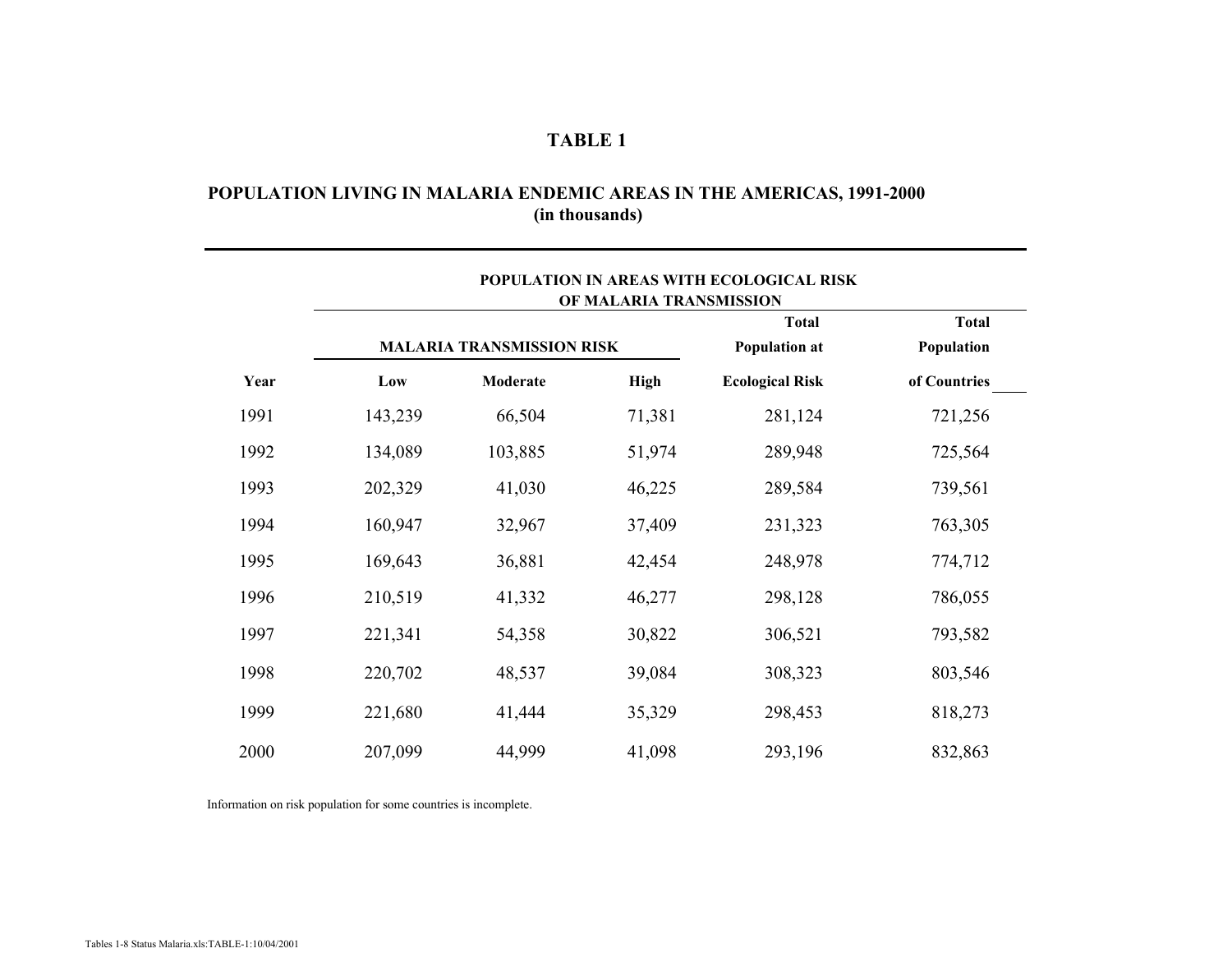#### **RISK OF MALARIA TRANSMISSION IN THE AMERICAS**

**BY POPULATION, 2000 (in thousands)**

|             | POPULATION IN AREAS WITH ECOLOGICAL RISK OF MALARIA TRANSMISSION **   |          |                  |               |                  |               |                      |                                    |  |  |  |
|-------------|-----------------------------------------------------------------------|----------|------------------|---------------|------------------|---------------|----------------------|------------------------------------|--|--|--|
|             |                                                                       |          |                  |               |                  |               |                      |                                    |  |  |  |
|             |                                                                       |          | Moderate risk    |               |                  |               | <b>Total at risk</b> |                                    |  |  |  |
|             |                                                                       |          |                  |               |                  |               |                      |                                    |  |  |  |
| Population* | <b>Total</b>                                                          | $\%$     | <b>Total</b>     | $\frac{0}{0}$ | <b>Total</b>     | $\frac{0}{0}$ | <b>Total</b>         | $\mathbf{0}_{\mathbf{0}}^{\prime}$ |  |  |  |
|             |                                                                       |          |                  |               |                  |               |                      |                                    |  |  |  |
| 98,872      | 43,007                                                                | 43.50    | 22,225           | 22.48         | 20,553           | 20.79         | 85,785               | 86.76                              |  |  |  |
| 226         |                                                                       | $\ldots$ | $\ldots$         | $\ldots$      | $\ldots$         | $\ldots$      | $\ldots$             |                                    |  |  |  |
| 4,024       | 841                                                                   | 20.90    | 493              | 12.25         | 25               | 0.62          | 1,359                | 33.77                              |  |  |  |
| 6,278       | 3,143                                                                 | 50.06    | 907              | 14.45         | 1,350            | 21.50         | 5,400                | 86.01                              |  |  |  |
| 11,385      | 751                                                                   | 6.60     | 1,277            | 11.22         | 884              | 7.76          | 2,912                | 25.58                              |  |  |  |
| 6,417       | 1,578                                                                 | 24.59    | 1,788            | 27.86         | 2,714            | 42.29         | 6,080                | 94.75                              |  |  |  |
| 5,071       | 2,670                                                                 | 52.65    | 1,478            | 29.15         | 832              | 16.41         | 4,980                | 98.21                              |  |  |  |
| 2,856       | $\boldsymbol{0}$                                                      | $0.00\,$ | 2,006            | 70.24         | 424              | 14.85         | 2,430                | 85.08                              |  |  |  |
| 8,142       | $\ldots$                                                              | $\ldots$ | $\ldots$         | $\ldots$      | $\ldots$         | $\ldots$      | $\ldots$             | $\ldots$                           |  |  |  |
| 8,373       | 6,473                                                                 | 77.31    | 95               | 1.13          | $\mathbf{0}$     | 0.00          | 6,568                | 78.44                              |  |  |  |
| 165         | 149                                                                   | 90.30    | $\boldsymbol{0}$ | 0.00          | 18               | 10.91         | 167                  | 101.21                             |  |  |  |
| 761         | 511                                                                   | 67.15    | 45               | 5.91          | 59               | 7.75          | 615                  | 80.81                              |  |  |  |
| 417         | 34                                                                    | 8.15     | 9                | 2.16          | 19               | 4.56          | 62                   | 14.87                              |  |  |  |
| 170,406     | 22,741                                                                | 13.35    | 5,404            | 3.17          | 3,452            | 2.03          | 31,597               | 18.54                              |  |  |  |
| 8,329       | $\boldsymbol{0}$                                                      | 0.00     | 2,828            | 33.95         | 742              | 8.91          | 3,570                | 42.86                              |  |  |  |
| 42,105      | 13,897                                                                | 33.01    | 1,757            | 4.17          | 3,165            | 7.52          | 18,819               | 44.70                              |  |  |  |
| 12,646      | 3,836                                                                 | 30.33    | 400              | 3.16          | 3,271            | 25.87         | 7,507                | 59.36                              |  |  |  |
| 25,662      | 4,068                                                                 | 15.85    | 2,442            | 9.52          | 1,627            | 6.34          | 8,137                | 31.71                              |  |  |  |
| 24,170      | 8,017                                                                 | 33.17    | 80               | 0.33          | 650              | 2.69          | 8,747                | 36.19                              |  |  |  |
| 37,032      | 2,642                                                                 | 7.13     | 947              | 2.56          | $\boldsymbol{0}$ | 0.00          | 3,589                | 9.69                               |  |  |  |
| 5,496       | 1,054                                                                 | 19.18    | 818              | 14.88         | 1,313            | 23.89         | 3,185                | 57.95                              |  |  |  |
| 478,833     | 115,412                                                               | 24.10    | 44,999           | 9.40          | 41,098           | 8.58          | 201,509              | 42.08                              |  |  |  |
| 832,863     | 207,099                                                               | 24.87    | 44,999           | 5.40          | 41,098           | 4.93          | 293,196              | 35.20                              |  |  |  |
|             | <b>Total</b><br>(incl. countries with no active malaria transmission) |          | Low risk         |               |                  |               | <b>High risk</b>     |                                    |  |  |  |

\*Sources: United Nations Population Division, World Population Prospects: 2000; \*\*Country Information to PAHO - Not applicable

Brazil: Low Risk IPA< 10, Mod Risk 10>IPA<50, High Risk IPA>50 … No information available

Most other countries: Low Risk IPA < 1/1000, Mod. Risk 1/1000 > IPA< 10/1000, High Risk IPA > 10/1000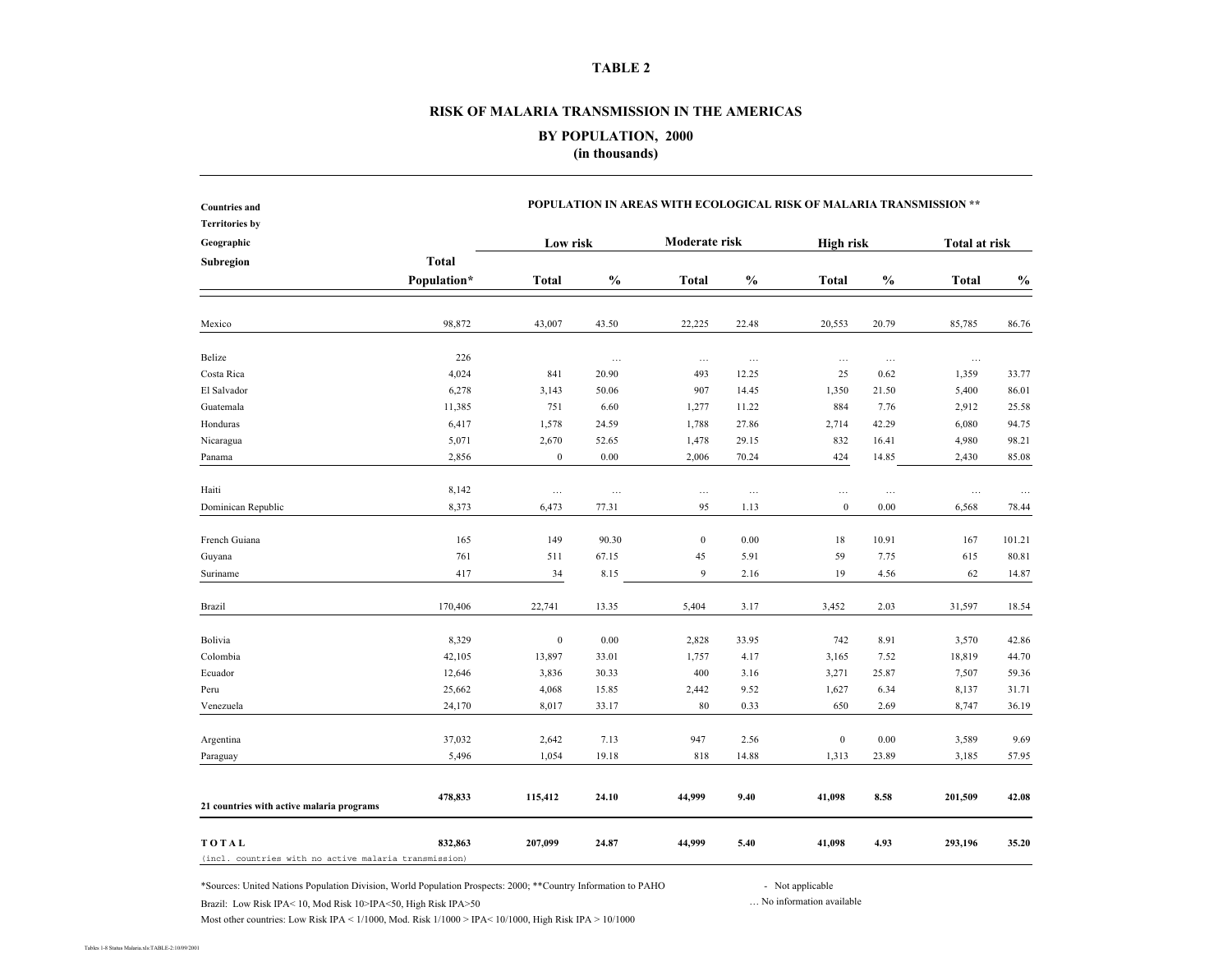# **POPULATION CASE DETECTION (in thousands) BLOOD SLIDES (per 100,000 inhabitants) Slide Total Risk Positivity Total Malarious Year Countries Areas \* Examined Positive Rate (SPR) Americas Areas** 1991 721,256 281,124 9,732,930 1,230,671 12.64 170.63 437.77 1992 725,564 289,948 9,373,323 1,187,316 12.67 163.64 409.49 1993 739,561 289,584 9,633,125 983,536 10.21 132.99 339.64 1994 763,305 231,323 8,261,090 1,114,147 13.49 145.96 481.64 1995 774,712 248,978 9,022,226 1,302,791 14.44 168.16 523.26 1996 786,055 298,128 8,601,272 1,139,776 13.25 145.00 382.31 1997 793,582 306,521 9,037,999 1,075,445 11.90 135.52 350.86 1998 803,546 308,323 9,148,633 1,289,741 14.10 160.51 418.31 1999 818,273 298,453 10,174,427 1,207,479 11.87 147.56 404.58 2000 832,863 293,196 10,210,730 1,140,329 11.17 136.92 388.93

### **MALARIA MORBIDITY IN THE AMERICAS, 1991-2000**

\* Population in areas of the Americas ecologically propitious for transmission Information for some countries is incomplete.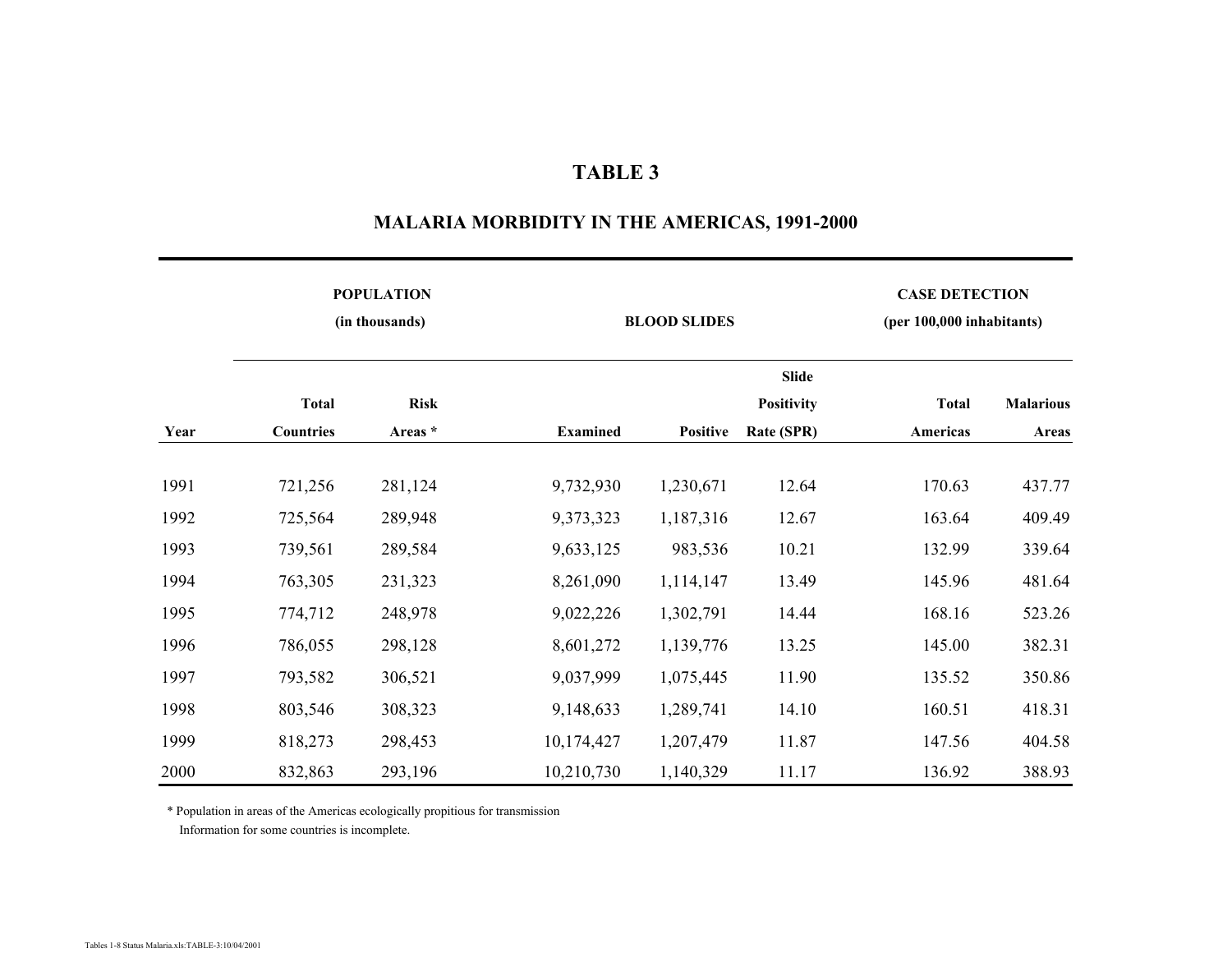#### **TOTAL BLOOD SLIDES EXAMINED AND NUMBER OF POSITIVE SLIDES**

### **BY LEVEL OF MALARIA TRANSMISSION, 2000**

| <b>Countries and</b>                                        |                     | <b>LOW RISK</b> |                     | <b>MODERATE RIS</b> | <b>HIGH RISK</b>    |                 | <b>ORIGINALLY NON-</b> |                 |                     | <b>TOTAL</b>    |            |
|-------------------------------------------------------------|---------------------|-----------------|---------------------|---------------------|---------------------|-----------------|------------------------|-----------------|---------------------|-----------------|------------|
| <b>Territories by</b>                                       |                     | OF TRANSMISSION |                     | OF TRANSMISSI       | OF TRANSMISSION     |                 | <b>MALARIOUS AREAS</b> |                 |                     |                 |            |
| Geographic                                                  | <b>Blood slides</b> |                 | <b>Blood slides</b> |                     | <b>Blood slides</b> |                 | <b>Blood slides</b>    |                 | <b>Blood slides</b> |                 | Percent of |
| Subregion                                                   | examined            | <b>Positive</b> | examined            | <b>Positive</b>     | examined            | <b>Positive</b> | examined               | Positive        | examined            | <b>Positive</b> | all cases  |
| Mexico                                                      | 655,603             | 58              | 420,081             | 1,260               | 927,885             | 6,072           |                        |                 | 2,003,569           | 7,390           | 0.65%      |
| Belize                                                      | $\ldots$            | $\ldots$        | $\ldots$            | $\ldots$            | $\ldots$            | $\ldots$        | $\ldots$               | $\ldots$        | 18,559              | 1,486           | 0.13%      |
| Costa Rica                                                  | 27,755              | 246             | 32,883              | 1,275               | 483                 | 259             | 140                    | 99              | 61,261              | 1,879           | 0.16%      |
| El Salvador                                                 | 22,764              | 60              | 24,187              | 60                  | 86,788              | 610             | 145,333                | 15 <sup>l</sup> | 279,072             | 745             | 0.07%      |
| Guatemala                                                   | 46,065              | 6,003           | 102,564             | 17,072              | 98,013              | 30,236          |                        |                 | 246,642             | 53,311          | 4.68%      |
| Honduras                                                    | 15,485              | 386             | 42,368              | 9,079               | 117,724             | 25,657          |                        |                 | 175,577             | 35,122          | 3.08%      |
| Nicaragua                                                   | 206,801             | 3,633           | 167,424             | 10,727              | 131,740             | 9,654           |                        |                 | 505,965             | 24,014          | 2.11%      |
| Panama                                                      |                     |                 | 27,445              | 75                  | 122,257             | 961             |                        |                 | 149,702             | 1,036           | 0.09%      |
| Haiti*                                                      | $\cdots$            | $\cdots$        | $\ldots$            | $\ldots$            | $\cdots$            | .               | $\cdots$               | .               | $\ldots$            | 16,897          | 1.48%      |
| Dominican Republic                                          | 353,401             | 679             | 73,896              | 536                 |                     |                 |                        |                 | 427,297             | 1,215           | 0.11%      |
| French Guiana                                               | 12,712              | 292             |                     |                     | 35,450              | 3,416           |                        |                 | 48,162              | 3,708           | 0.33%      |
| Guyana                                                      | $\cdots$            |                 | .                   |                     | $\ldots$            |                 | $\ldots$               | $\cdots$        | 209,197             | 24,018          | 2.11%      |
| Suriname                                                    | $\cdots$            | .               | .                   | .                   | $\cdots$            | $\cdots$        | $\ldots$               | $\ldots$        | 66,443              | 13,132          | 1.15%      |
| <b>Brazil</b>                                               | 230,869             | 23,770          | 641,180             | 134,693             | 1,690,102           | 452,297         | 425                    | 118             | 2,562,576           | 610,878         | 53.62%     |
| Bolivia                                                     |                     |                 | 34,077              | 10,457              | 109,913             | 21,011          |                        |                 | 143,990             | 31,468          | 2.76%      |
| Colombia                                                    | 10,248              | 2,100           | 235,728             | 49,386              | 266,476             | 56,130          | $\ldots$               | $\ldots$        | 512,452             | 107,616         | 9.45%      |
| Ecuador                                                     | $\cdots$            | 12,131          | $\ldots$            | 3,126               | $\ldots$            | 83,341          |                        |                 | 544,828             | 98,598          | 8.65%      |
| Peru                                                        | 81,059              | 2,058           | 794,069             | 27,142              | 607,325             | 40,397          | 1,363                  | 129             | 1,483,816           | 69,726          | 6.12%      |
| Venezuela                                                   | 60,108              | 3,540           | 5,484               | 505                 | 190,414             | 25,544          | 5,860                  | 147             | 261,866             | 29,736          | 2.61%      |
| Argentina                                                   | 3,225               | 43              | 4,720               | 393                 |                     |                 | $\overline{4}$         | $\overline{4}$  | 7,949               | 440             | 0.04%      |
| Paraguay                                                    | 3,314               | 17              | 17,013              | 1,333               | 75,694              | 5,493           | 1,005                  | 10              | 97,026              | 6,853           | 0.60%      |
| <b>21 Country Subtotal</b>                                  | 1,729,409           | 55,016          | 2,623,119           | 267,119             | 4,460,264           | 761,078         | 154,130                | 522             | 9,805,949           | 1,139,268       | 100.00%    |
| <b>Countries with no</b><br>active malaria<br>transmission) | 2,134,190           | 55,016          | 2,623,119           | 267,119             | 4,460,264           | 761,078         | 558,911                | 1,583           | 10,210,730          | 1,140,329       |            |

... No information available

- Not applicable

\*Provisional data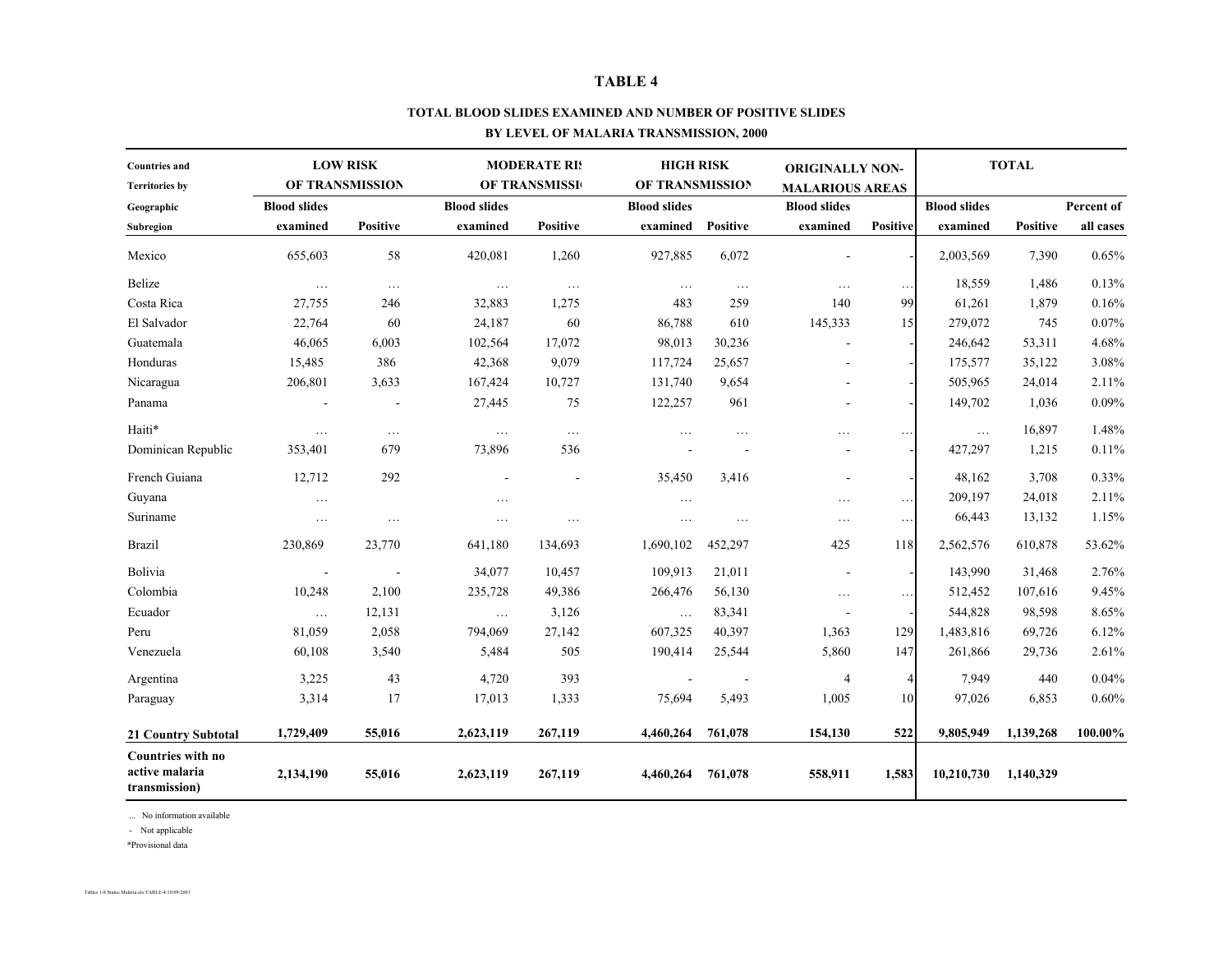# **EPIDEMIOLOGICAL STATUS IN HIGH AND MODERATE RISK AREAS FOR21 COUNTRIES WITH ACTIVE MALARIA PROGRAMS, 2000**

| <b>PERSONS AT RISK</b>                                                   |                                           |                 |                 |            |                                 | <b>PARASITE SPECIES</b> |                |            |            |                        |
|--------------------------------------------------------------------------|-------------------------------------------|-----------------|-----------------|------------|---------------------------------|-------------------------|----------------|------------|------------|------------------------|
| <b>Countries and</b><br><b>Territories by</b><br>Geographic<br>Subregion | Population* in<br>Mod./High risk<br>Areas | <b>Examined</b> | <b>Positive</b> | <b>API</b> | P.falciparum<br>& mixed         | AFI                     | P.vivax        | <b>AVI</b> | P.malariae | Preliminary<br>Data ** |
| Mexico                                                                   | 42,778                                    | 1,347,966       | 7,332           | 0.17       | 131                             | 0.00                    | 7,259          | 0.17       |            | $\mathbf{0}$           |
| Belize                                                                   | 153                                       | 18,559          | 1,486           | 9.71       | 20                              | 0.13                    | 1,466          | 9.58       |            |                        |
| Costa Rica                                                               | 518                                       | 33,366          | 1,534           | 2.96       | 12                              | 0.02                    | 1,867          | 3.60       |            | $\boldsymbol{0}$       |
| El Salvador                                                              | 2,257                                     | 110,975         | 670             | 0.30       | $\ldots$                        |                         | $\cdots$       |            | $\cdots$   | .                      |
| Guatemala                                                                | 2,161                                     | 200,577         | 47,308          | 21.89      | 1,474                           | 0.68                    | 50,171         | 23.22      | 36         |                        |
| Honduras                                                                 | 4,502                                     | 160,092         | 34,736          | 7.72       | 1,467                           | 0.33                    | 36,676         | 8.15       |            |                        |
| Nicaragua                                                                | 2,310                                     | 299,164         | 20,381          | 8.82       | 1,369                           | 0.59                    | 22,645         | 9.80       |            | $\overline{4}$         |
| Panama                                                                   | 2,430                                     | 149,702         | 1,036           | 0.43       | 45                              | 0.02                    | 991            | 0.41       |            | $\mathbf{0}$           |
| Haiti                                                                    | $\ldots$                                  | $\ldots$        | $\ddotsc$       | $\cdots$   | $\ldots$<br>$\cdot \cdot \cdot$ | $\ldots$                | $\ldots$       | $\ldots$   |            | $\ldots$<br>$\ddots$   |
| Dominican Rep.                                                           | 95                                        | 73,896          | 536             | 5.64       | 693                             | 7.29                    | $\overline{4}$ | 0.04       |            | 6                      |
| French Guiana                                                            | 18                                        | 35,450          | 3,416           | 189.78     | 3,051                           | 169.50                  | 657            | 36.50      |            | $\boldsymbol{0}$       |
| Guyana***                                                                | 104                                       |                 | 24,018          | 230.94     | 12,324                          | 118.50                  | 11,694         | 112.44     |            |                        |
| Suriname***                                                              | $28\,$                                    |                 | 12,321          | 440.04     | 10,648                          | 380.29                  | 1,673          | 59.75      | 811        | 10                     |
| <b>Brazil</b>                                                            | 8,856                                     | 2,331,282       | 586,990         | 66.28      | 131,616                         | 14.86                   | 478,212        | 54.00      | 932        | 192                    |
| Bolivia                                                                  | 3,570                                     | 143,990         | 31,468          | 8.81       | 2,446                           | 0.69                    | 28,932         | 8.10       |            | $\overline{4}$         |
| Colombia                                                                 | 4,922                                     | 502,204         | 105,516         | 21.44      | 37,563                          | 7.63                    | 69,612         | 14.14      |            | 41                     |
| Ecuador                                                                  | 3,671                                     | $\mathbf{0}$    | 86,467          | 23.55      | 48,974                          | 13.34                   | 55,624         | 15.15      |            | $\ldots$               |
| Peru                                                                     | 4,069                                     | 1,401,394       | 67,539          | 16.60      | 20,618                          | 5.07                    | 47,690         | 11.72      |            | 20                     |
| Venezuela                                                                | 730                                       | 195,898         | 26,049          | 35.68      | 5,491                           | 7.52                    | 24,829         | 34.01      | 1          | 24                     |
| Argentina                                                                | 947                                       | 4,720           | 393             | 0.41       | 1                               | 0.00                    | 439            | 0.46       |            |                        |
| Paraguay                                                                 | 2,131                                     | 92,707          | 6,826           | 3.20       | $\mathbf{0}$                    | 0.00                    | 6,853          | 3.22       |            |                        |
| TOTAL                                                                    | 86,250                                    | 7,101,942       | 1,066,022       | 12.36      | 277,943                         | 3.22                    | 847,294        | 9.82       | 1,780      | 301                    |

\* Population in thousands (Moderate and High Risk areas only)

\*\* Data subject to revision.  $***$  Cases not discriminated by risk area

Tables 1-8 Status Malaria.xls:TABLE-5:10/09/2001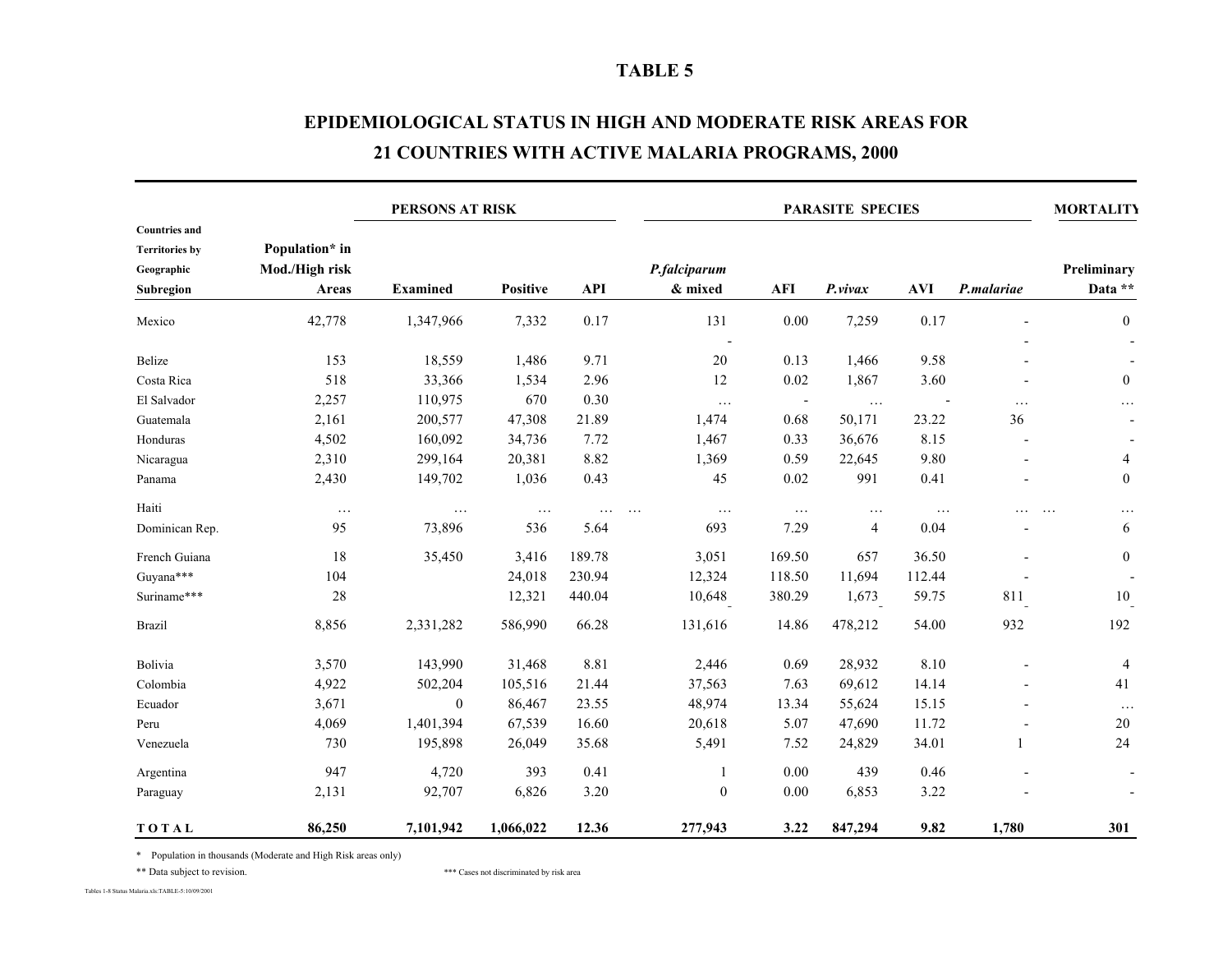|                                               |                                               |                          |            | <b>ACTIVE CASE DETECTION</b> |                                |                          |                          |                                                       |            |  |  |
|-----------------------------------------------|-----------------------------------------------|--------------------------|------------|------------------------------|--------------------------------|--------------------------|--------------------------|-------------------------------------------------------|------------|--|--|
| <b>Countries and</b><br><b>Territories by</b> | <b>General health services</b><br>& hospitals |                          |            |                              | <b>Volunteer Collaborators</b> |                          |                          | <b>Epidemiologic investigations</b><br>and follow-ups |            |  |  |
| Geographic                                    |                                               | <b>Blood slides</b>      |            |                              | <b>Blood slides</b>            |                          |                          | <b>Blood slides</b>                                   |            |  |  |
| Subregion                                     | <b>Examined</b>                               | Positive                 | <b>SPR</b> | <b>Examined</b>              | Positive                       | <b>SPR</b>               | <b>Examined</b>          | Positive                                              | <b>SPR</b> |  |  |
| Mexico                                        | 927,885                                       | 2,368                    | 0.26       | 420,081                      | 1,172                          | 0.28                     | 655,603                  | 1,460                                                 | 0.22       |  |  |
| Belize                                        | $\ldots$                                      | $\ldots$                 | $\ldots$   | .                            | $\cdots$                       | $\ldots$                 | $\cdots$                 | $\ldots$                                              | $\ldots$   |  |  |
| Costa Rica                                    | 4,118                                         | 605                      | 14.69      | 1,621                        | 159                            | 9.81                     | 55,522                   | 1,115                                                 | 2.01       |  |  |
| El Salvador                                   | 63,250                                        | 410                      | 0.65       | 7,478                        | 802                            | 10.72                    | 4,525                    | 17                                                    | 0.38       |  |  |
| Guatemala                                     | 52,312                                        | 11,695                   | 22.36      | 141,054                      | 32,487                         | 23.03                    | 29,181                   | 4,286                                                 | 14.69      |  |  |
| Honduras                                      | $\overline{a}$                                | $\overline{\phantom{a}}$ |            | 175,577                      | 35,122                         | 20.00                    | $\overline{\phantom{a}}$ |                                                       |            |  |  |
| Nicaragua                                     | 297,304                                       | 13,648                   | 4.59       | 199,969                      | 10,038                         | 5.02                     | 12,092                   | 328                                                   | 2.71       |  |  |
| Panama                                        | 19,643                                        | 265                      | 1.35       | 293                          | 31                             | 10.58                    | 122,083                  | 657                                                   | 0.54       |  |  |
| Haiti                                         | $\ldots$                                      | $\ldots$                 | $\ldots$   | $\ldots$                     | $\ldots$                       | $\ldots$                 | $\ldots$                 | $\ldots$                                              | $\ldots$   |  |  |
| Dominican Rep.                                | 63,382                                        | 361                      | 0.57       | 18,040                       | 100                            | 0.55                     | 173,300                  | 383                                                   | 0.22       |  |  |
| French Guiana                                 | .                                             | $\ddots$                 | $\cdots$   | $\cdots$                     | $\cdots$                       | $\cdots$                 | .                        | $\ddots$                                              | .          |  |  |
| Guyana                                        | .                                             | .                        | $\cdots$   | .                            | $\cdots$                       | $\cdots$                 | $\cdots$                 | $\ldots$                                              | $\ldots$   |  |  |
| Suriname                                      | 64,941                                        | 12,995                   | 20.01      | $\overline{\phantom{a}}$     | $\overline{\phantom{a}}$       | $\overline{\phantom{a}}$ | 1,502                    | 137                                                   | 9.12       |  |  |
| <b>Brazil</b>                                 | $\ldots$                                      | $\ldots$                 | $\cdots$   | .                            | $\cdots$                       | $\cdots$                 | $\cdots$                 | $\cdots$                                              | $\cdots$   |  |  |
| Bolivia                                       | 81,958                                        | 20,512                   | 25.03      | 23,100                       | 5,482                          | 23.73                    | 38,932                   | 5,474                                                 | 14.06      |  |  |
| Colombia                                      | $\ldots$                                      | $\ldots$                 | $\ldots$   | $\ldots$                     | .                              | $\ldots$                 | $\ddotsc$                |                                                       | .          |  |  |
| Ecuador                                       | 521,250                                       | 100,581                  | 19.30      | 23,578                       | 4,017                          | 17.04                    |                          |                                                       |            |  |  |
| Peru                                          | 1,398,255                                     | 69,726                   | 4.99       |                              |                                |                          |                          |                                                       |            |  |  |
| Venezuela                                     | 127,819                                       | 21,907                   | 17.14      | $\overline{\phantom{a}}$     | $\overline{a}$                 | $\overline{a}$           | 156,953                  | 8,414                                                 | 5.36       |  |  |
| Argentina                                     | 1,728                                         | 199                      | 11.52      | 154                          | 58                             | 37.66                    | 6,110                    | 183                                                   | 3.00       |  |  |
| Paraguay                                      | 10,850                                        | 1,369                    | 12.62      | 47,214                       | 3,941                          | 8.35                     | 38,962                   | 1,543                                                 | 3.96       |  |  |
| TOTAL                                         | 3,634,695                                     | 256,641                  | 7.06       | 1,058,159                    | 93,409                         | 8.83                     | 1,294,765                | 23,997                                                | 1.85       |  |  |

### **COMPARISON BETWEEN PASSIVE AND ACTIVE CASE DETECTION, 2000**

- Not applicable

... No Information available

SPR = Slide Positivity Rate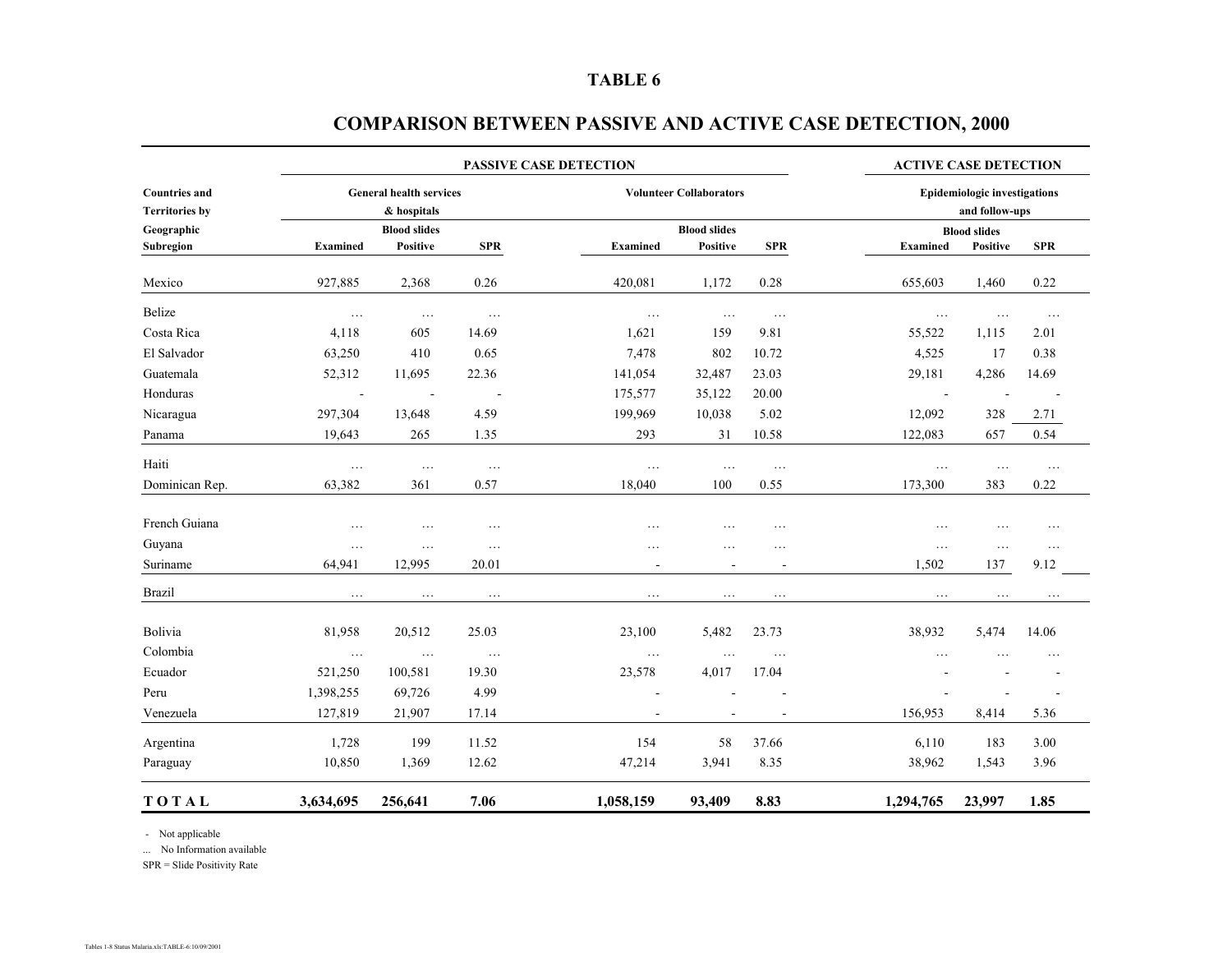#### **ANTIMALARIAL DRUGS USED IN 21 COUNTRIES IN 2000**

(number of tablets)

| <b>Countries and</b>  |                    |            |                          |                          | Artemisine               |                          |
|-----------------------|--------------------|------------|--------------------------|--------------------------|--------------------------|--------------------------|
| <b>Territories by</b> | Chloroquine and/or |            | Sulfa/                   |                          | derivatives              |                          |
| Geographic            | Amodiaquine        | Primaquine | Pyrimethamine            | Mefloquine               | number of                | Quinine                  |
| Subregion             | 150 mg             | 15mg       | @ 500/25 mg              | @ 250 mg                 | treatments*              | $@300$ mg                |
|                       |                    |            |                          |                          |                          |                          |
| Mexico                | 8,271,408          | 2,010,222  | $\overline{\phantom{a}}$ | $\overline{\phantom{a}}$ | $\overline{\phantom{a}}$ |                          |
| Belize                | $\ldots$           | $\ldots$   | .                        | $\cdots$                 | .                        | $\cdots$                 |
| Costa Rica            | 177,000            | 97,440     |                          |                          |                          |                          |
| El Salvador           | $\ldots$           | $\ldots$   |                          |                          | .                        | $\ddotsc$                |
| Guatemala             | 2,253,905          | 1,567,416  |                          |                          |                          |                          |
| Honduras              | 2,945,815          | 1,910,773  |                          |                          |                          |                          |
| Nicaragua             | 22,921,425         | 10,696,665 |                          |                          |                          |                          |
| Panama                | 198,000            | 194,500    | $\overline{\phantom{a}}$ | $\overline{\phantom{a}}$ | $\overline{\phantom{a}}$ | $\overline{\phantom{a}}$ |
| Haiti                 | $\cdots$           | $\ldots$   | $\cdots$                 | $\cdots$                 | $\cdots$                 |                          |
| Dominican Republic    | 1,023,233          | 841,017    | $\overline{\phantom{a}}$ | $\overline{\phantom{a}}$ | $\overline{\phantom{a}}$ |                          |
| French Guiana         | $\ldots$           | $\ldots$   | $\ldots$                 | $\cdots$                 | .                        | $\ldots$                 |
| Guyana                | 158,897            | 229,921    | 30,970                   |                          |                          | 695,087                  |
| Suriname              | 70,000             | 24,000     | 15,105                   | 800                      |                          | 218,750                  |
| <b>Brazil</b>         | 12,782,155         | 15,974,366 | $\overline{\phantom{a}}$ | 483,000                  | 130,238                  | 2,266,277                |
| Bolivia               | 295,400            | 452,360    | $\overline{\phantom{a}}$ | 7,101                    |                          | 5,100                    |
| Colombia              | 1,665,400          | 1,579,230  | 80,830                   |                          |                          | 17,020                   |
| Ecuador               | 2,710,300          | 1,204,850  | 9,000                    | $\overline{\phantom{a}}$ | 20,000                   | 1,940                    |
| Peru                  | 526,270            | 681,139    | 43,023                   | 2,500                    |                          | 74,928                   |
| Venezuela             | 1,038,802          | 259,809    | 2,607                    | $\overline{\phantom{a}}$ | $\overline{\phantom{a}}$ | 28,265                   |
|                       |                    |            |                          |                          |                          |                          |
| Argentina             | 6,514              | 4,514      |                          |                          |                          |                          |
| Paraguay              | 330,244            | 173,466    |                          |                          |                          |                          |

\* Artesunate and Artemeter @ 724 mg/treatment; Artemisinin @ 4,800 mg./treatment; Dihydroartemisinin tabs.

... No Information available

**-** Not applicable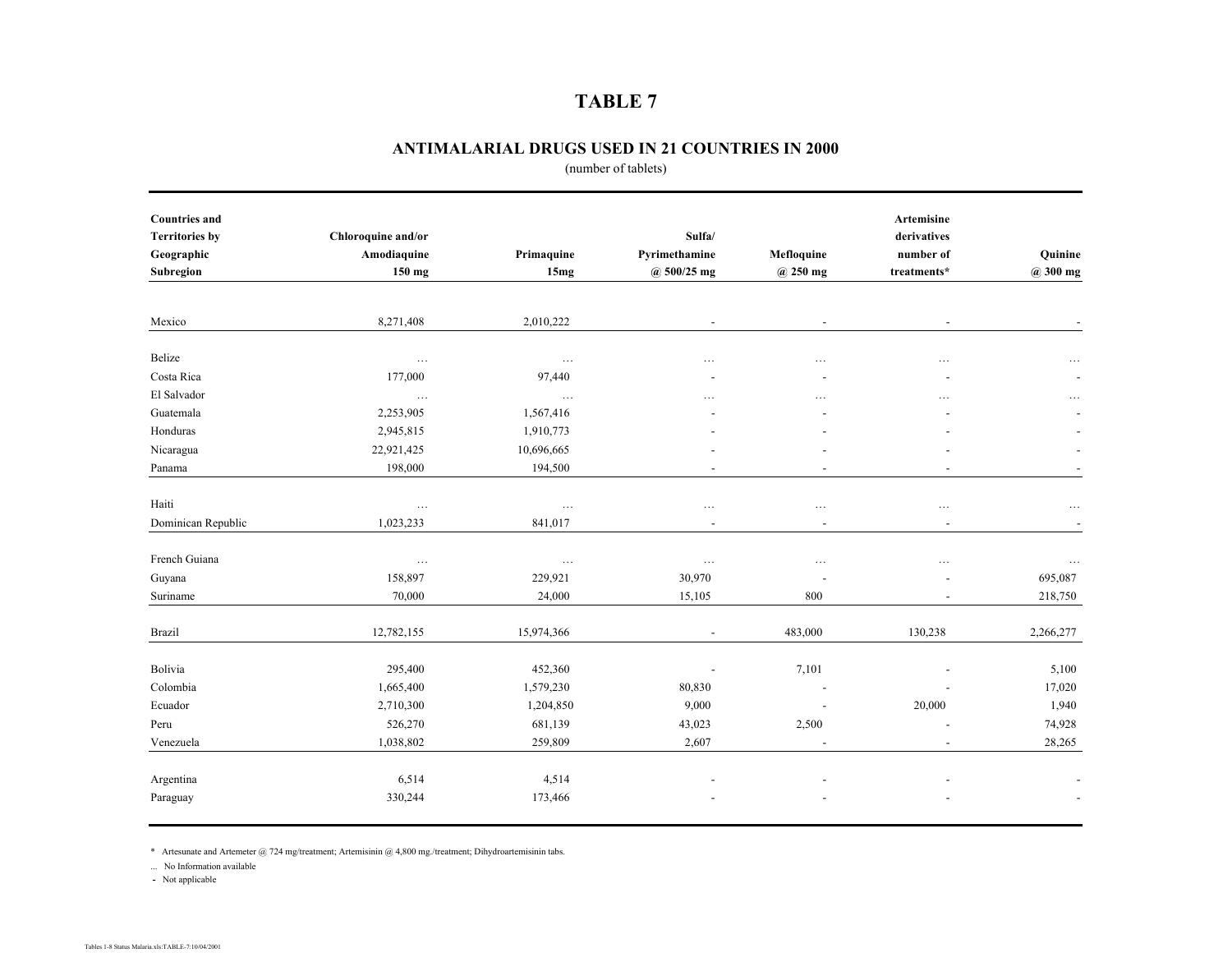|                                                      | 1996            |                      | 1997            |                      | 1998                     |                     | 1999            |                      | 2000            |                      |
|------------------------------------------------------|-----------------|----------------------|-----------------|----------------------|--------------------------|---------------------|-----------------|----------------------|-----------------|----------------------|
|                                                      | <b>National</b> | Contributed          | <b>National</b> | Contributed          | <b>National</b>          | Contributed         | <b>National</b> | Contributed          | <b>National</b> | Contributed          |
| <b>Countries</b>                                     | Malaria         | <b>Funds</b> , Loans | Malaria         | <b>Funds</b> , Loans | Malaria                  | <b>Funds, Loans</b> | Malaria         | <b>Funds</b> , Loans | Malaria         | <b>Funds</b> , Loans |
|                                                      | <b>Budget</b>   | Other                | <b>Budget</b>   | Other                | <b>Budget</b>            | Other               | <b>Budget</b>   | Other                | <b>Budget</b>   | Other                |
| Argentina                                            | 1,800,000       |                      | $\ldots$        | $\ldots$             | $\ldots$                 | $\ldots$            | $\ldots$        | $\ldots$             | $\ldots$        |                      |
| <b>Bolivia</b>                                       | 257,936         |                      | 57,471          |                      | 660,189                  | 46,898              | 133,431         | 122,925              | 845,764         | 944,187              |
| <b>Brazil</b>                                        | 28,488,629      | 7,498,145            | 28,488,629      | 9,480,618            | 30,188,891               | $\ldots$            | 30,307,650      |                      | 44,766,876      | 2,477,870            |
| Colombia                                             | 8,500,000       |                      | 8,307,692       |                      | 11,661,290               |                     | 9,930,000       |                      | 9,950,000       |                      |
| Costa Rica                                           | 1,012,859       | 367,346              | 109,999         | 36373                | 3,597,000                | 389                 | 4,750,000       |                      | 3,380,000       |                      |
| Dominican Rep.                                       | 719,784         | 117,651              | 1,010,976       | 107809               | 1,430,963                | 208,548             | 1,495,527       | 90,722               | 1,410,013       | 157,238              |
| Ecuador                                              | $\ldots$        |                      | 2,516,464       | 274,859              | 573,136                  | $\ldots$            | 1,453,583       | 52,013               | $\ldots$        | $\ldots$             |
| <b>El Salvador</b>                                   | 4,597,701       |                      | 4,031,982       |                      | 4,357,798                | $\ldots$            | 3,000,000       | 307,167              | $\dots$         |                      |
| Guatemala*                                           | 372,795         |                      | 3,957,307       | 1139                 | 1,359,775                | 52,857              | 730,232         |                      | 702,703         |                      |
| Haiti                                                | $\cdots$        |                      | $\ldots$        | $\cdots$             | $\overline{\phantom{a}}$ | 41,462              | $\dots$         |                      | $\ldots$        |                      |
| Honduras                                             | 1,295,788       |                      | 1,936,481       |                      | 1,859,022                |                     | 149,558         | 239,398              | 2,597,868       | 3,605,010            |
| Mexico                                               | 18,878,871      |                      | 19,403,038      |                      | 14, 117, 650             |                     | 15,349,724      |                      | 17,652,182      |                      |
| Nicaragua                                            |                 |                      | $\ldots$        |                      | $\ldots$                 |                     | 4,101,657       | 1,871,250            | 333,333         |                      |
| Panama                                               | 3,686,553       | 74,973               | 5,505,232       |                      | 5,171,984                |                     | 5,161,509       |                      | 5,066,318       |                      |
| Paraguay                                             | 6,949,609       |                      | 8,270,231       |                      | 7,501,159                |                     | 4,338,457       | 21,281               | 1,932,103       |                      |
| Peru                                                 | $\ldots$        |                      | 3,308,104       |                      | 2,927,417                |                     | 4,996,471       |                      | 1,900,915       | 58,572               |
| Venezuela                                            | $\ddotsc$       |                      | $\ldots$        |                      | 1,632,134                | $\ldots$            | 761,868         | 1,032,823            | 5,411,675       | 960,000              |
| <b>SUB TOTAL</b>                                     | 76,560,525      | 8,058,115            | 86,903,606      | 9,900,798            | 87,038,408               | 350,154             | 86,659,667      | 3,737,579            | 95,949,750      | 8,202,877            |
| Guyana                                               | $\cdots$        | $\ldots$             | 551,724         | 20,000               | 640,093                  | $\ldots$            | 772,000         | $\ddotsc$            | 1,000,000       |                      |
| Belize                                               | 331,513         | 760,819              | 461,600         | 58,000               | 440,174                  |                     | $\cdots$        | $\cdots$             | $\cdots$        |                      |
| <b>French Guiana</b>                                 |                 |                      | $\ldots$        | $\cdots$             | $\ldots$                 | $\ddotsc$           | .               | $\ddotsc$            | $\ldots$        |                      |
| Suriname                                             | 45,544          | 195                  | $\dots$         | $\ldots$             | 106,236                  |                     | $\cdots$        | $\ldots$             | 65,778          |                      |
| <b>SUB TOTAL</b>                                     | 377,057         | 761,014              | 1,013,324       | 78,000               | 1,186,503                | $\cdots$            | 772,000         | $\cdots$             | 1,065,778       |                      |
| <b>TOTAL</b>                                         | 76,937,582      | 8,819,129            | 87,916,930      | 9,978,798            | 88,224,911               | 350,154             | 87,431,667      | 3,737,579            | 97,015,528      | 8,202,877            |
| <b>Grand Total</b>                                   |                 | 85,756,711           |                 | 97,895,728           |                          | 88,575,065          |                 | 91,169,246           |                 | 105,218,405          |
| <b>SUS Funds/Person in</b><br><b>Malarious Areas</b> |                 | \$0.65               |                 | \$0.47               |                          | \$0.42              |                 | \$0.45               |                 | \$0.57               |

| NATIONAL BUDGET AND NONBUDGETARY CONTRIBUTIONS TO MALARIA CONTROL PROGRAMS IN THE AMERICAS, 1996-2000 |  |
|-------------------------------------------------------------------------------------------------------|--|
|                                                                                                       |  |

Note: Funds/person derived only from countries reporting National Malaria Budget data

\* GUT 1999 - budgetary information for only 5/25 health areas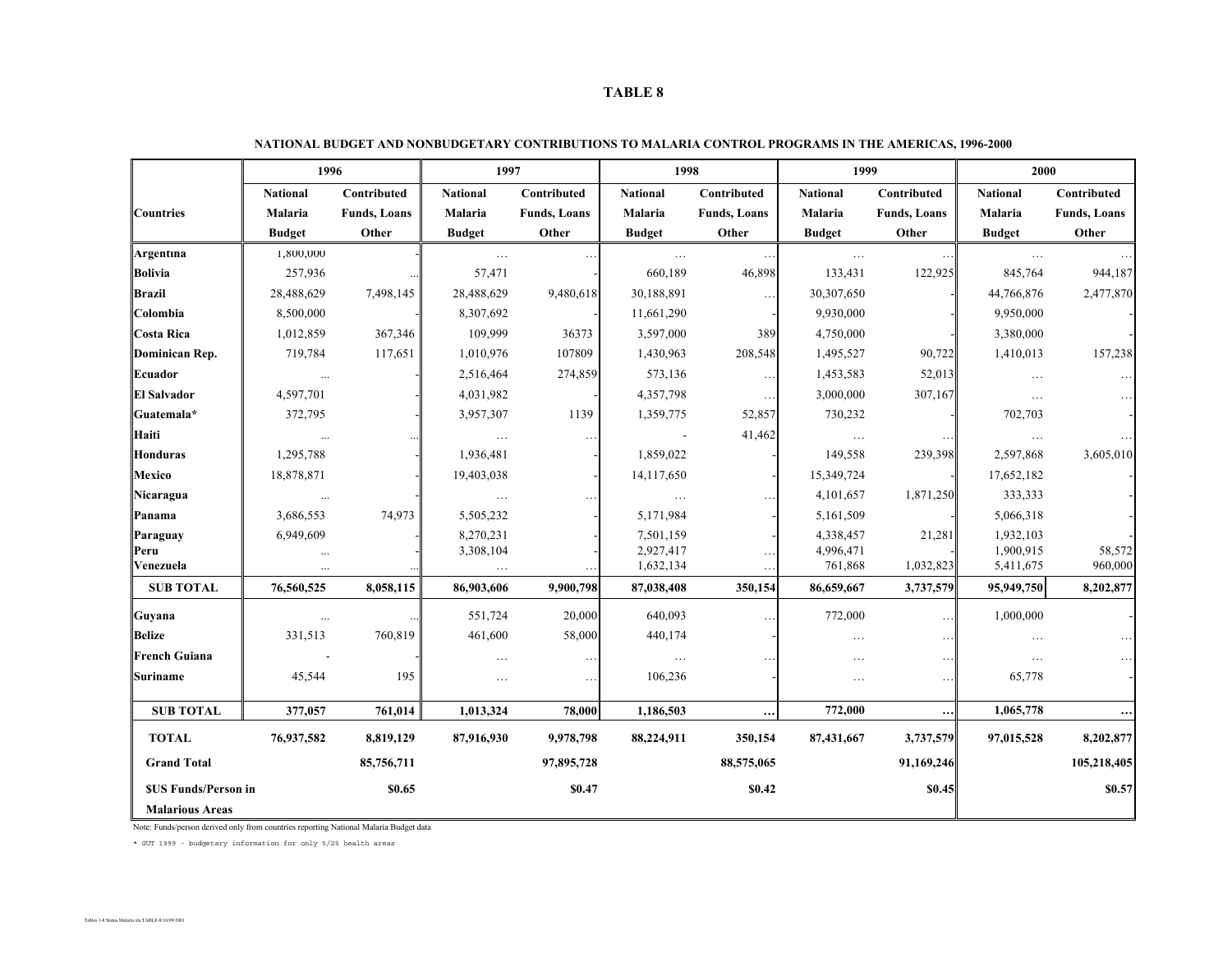# **POPULATION LIVING IN MALARIA ENDEMIC-AREAS ACCORDING TO TRANSMISSION LEVEL, 1991-2000**



\* Population in thousands of inhabitants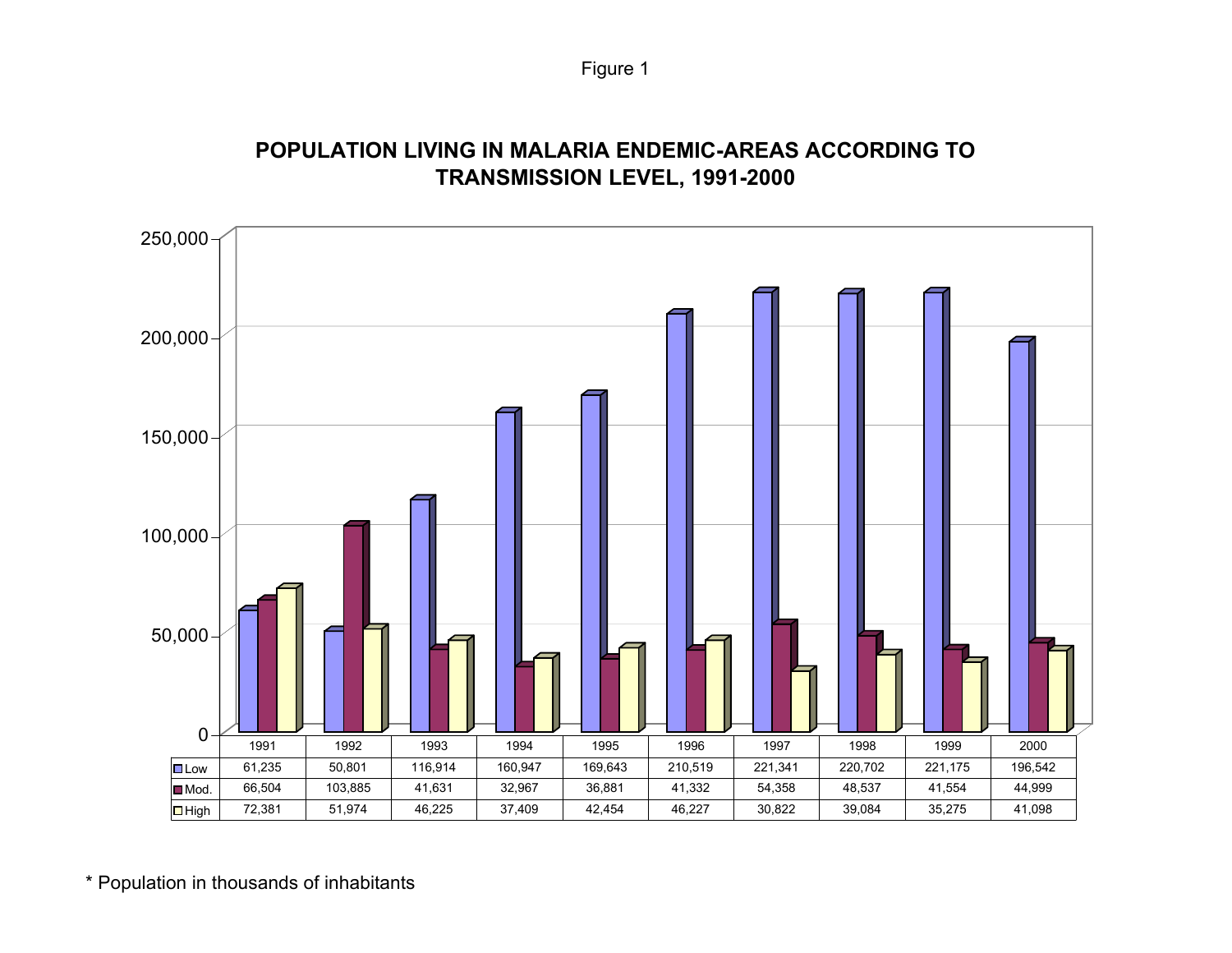**DISTRIBUTION OF MALARIA CASES IN THE AMERICAN REGION, 2000** 



HAI-DOR = Haiti, Dominican Republic CAPB = Central America, Panama, Belize GUY-FGU-SUR = Guyana, French Guiana, Suriname ANDEAN AREA = Bolivia, Colombia, Ecuador, Peru, Venezuela SOUTHERN CONE = Argentina, Paraguay

Figure 2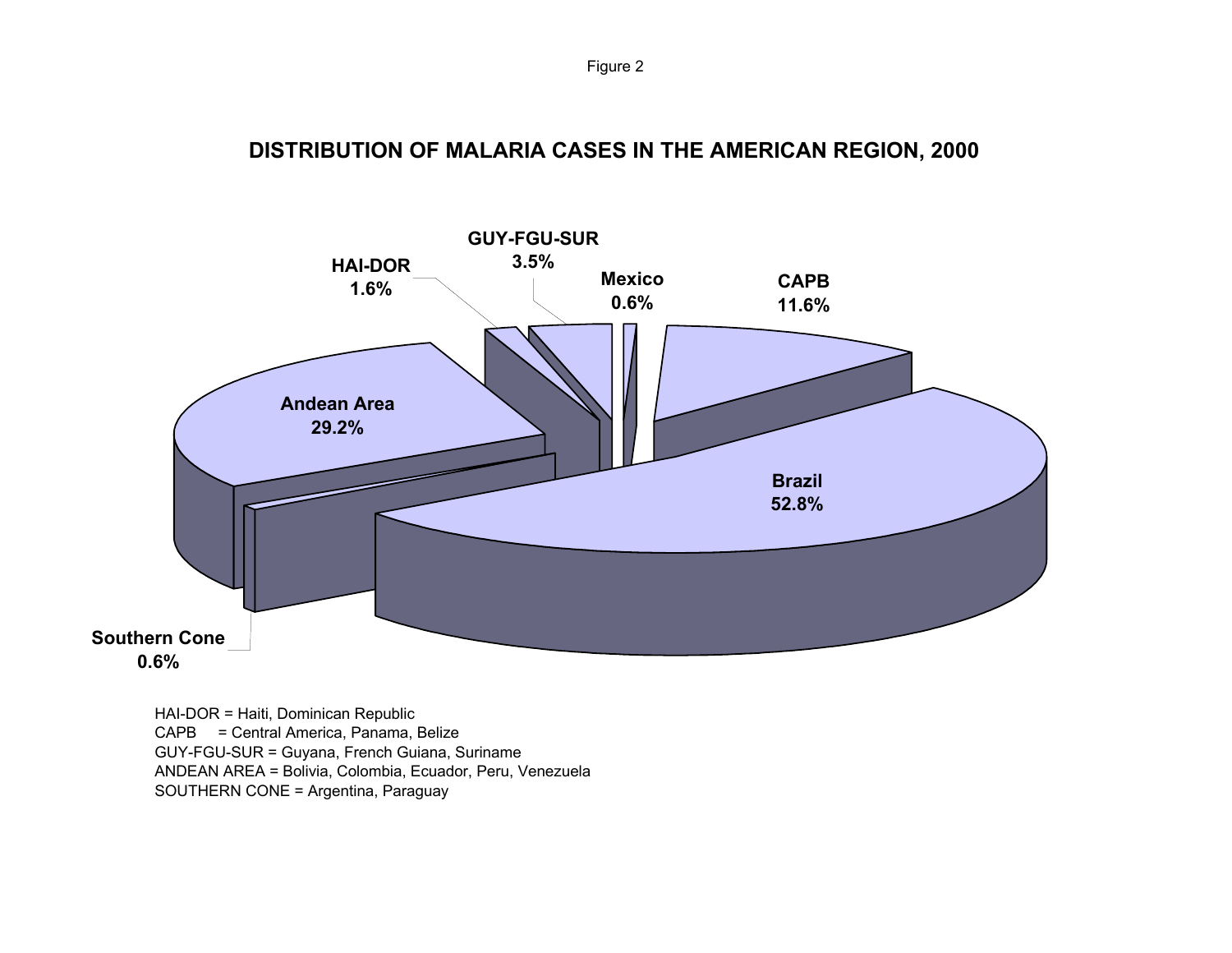# **MALARIA PARASITIC INDICES BY GEOGRAPHICSUBREGION, 2000\***



\* Based on cases and population exposed in high/medium risk malarious areas

CAPB=Central America, Panama, Belize

AFI=Annual *P. falciparum* Index

AVI=Annual *P. vivax* Index

- AFI = Number of confirmed *P. falciparum* cases x 1000 Population at moderate and high risk
- AVI = Number of confirmed *P. vivax* cases x 1000 Population at moderate and high risk